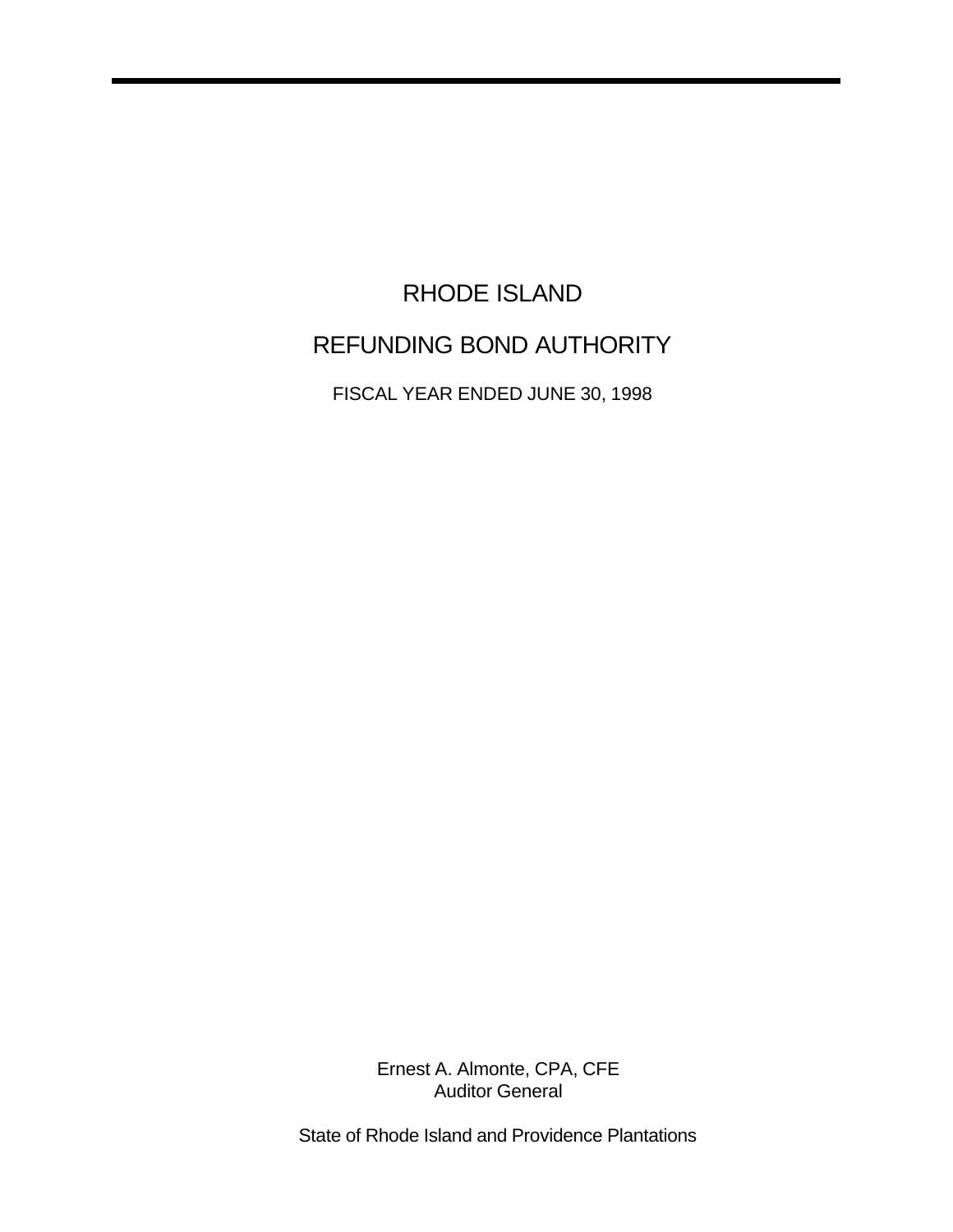General Assembly Office of the Auditor General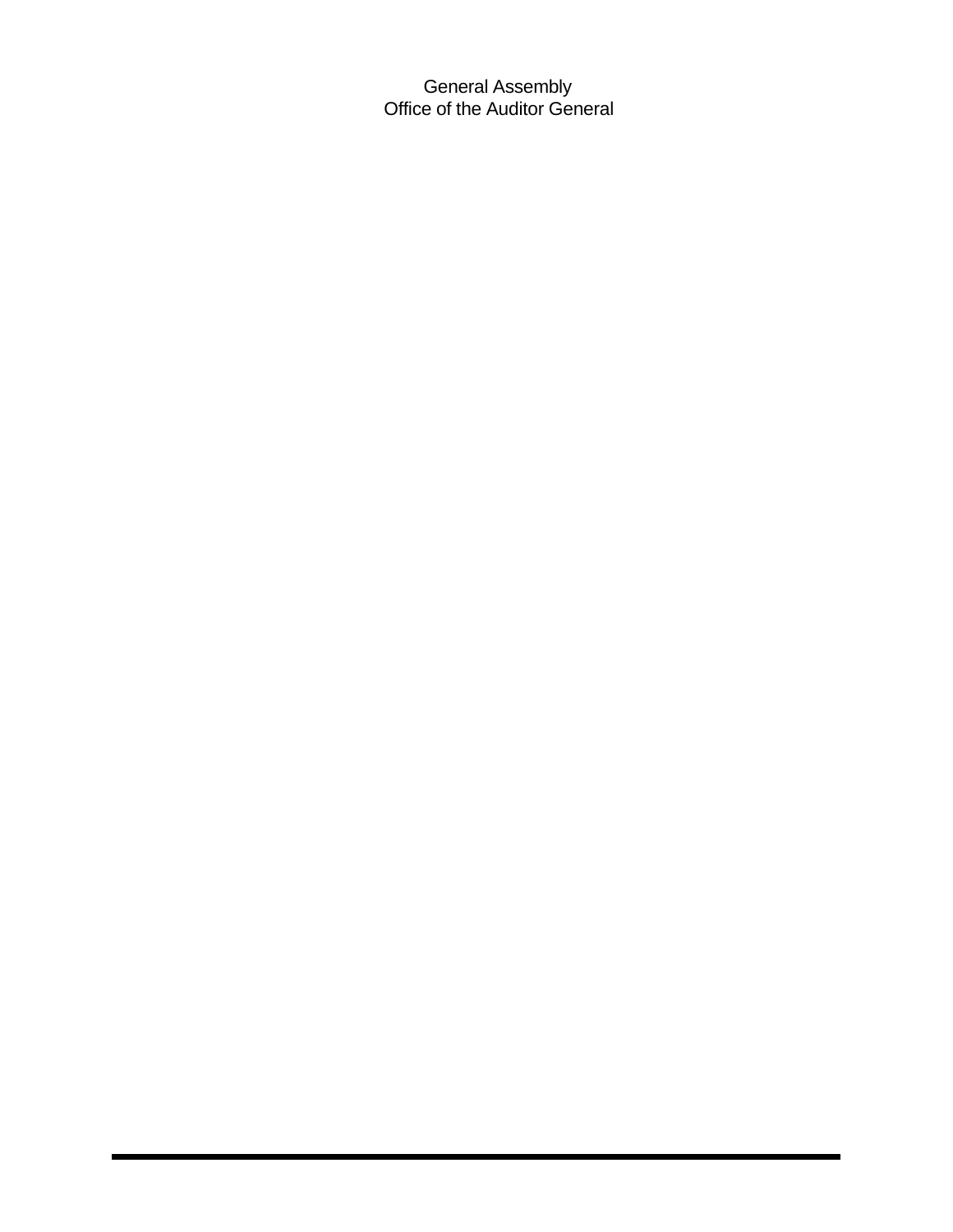State of Rhode Island and Probidence Plantations



**GENERAL ASSEMBLY** Office of the Auditor General 1145 Main Street

OFFICE  $(401)$  222-2435 FAX (401) 222-2111

Pawtucket, Rhode Island 02860-4807

May 6, 1999

## JOINT COMMITTEE ON LEGISLATIVE SERVICES

SPEAKER John B. Harwood, Chairman

Senator Paul S. Kelly Senator Dennis L. Algiere Representative Gerard M. Martineau Representative Robert A. Watson

We have completed our audit of the financial statements of the Rhode Island Refunding Bond Authority for the fiscal year ended June 30, 1998 in accordance with Section 35-8.1-10 of the General Laws. These financial statements reflect the transfer of the assets, liabilities and functions of the former Rhode Island Public Buildings Authority to the Rhode Island Refunding Bond Authority effective July 1, 1997.

Our reports are contained herein as outlined in the Table of Contents.

Sincerely,

Cent A. Almarte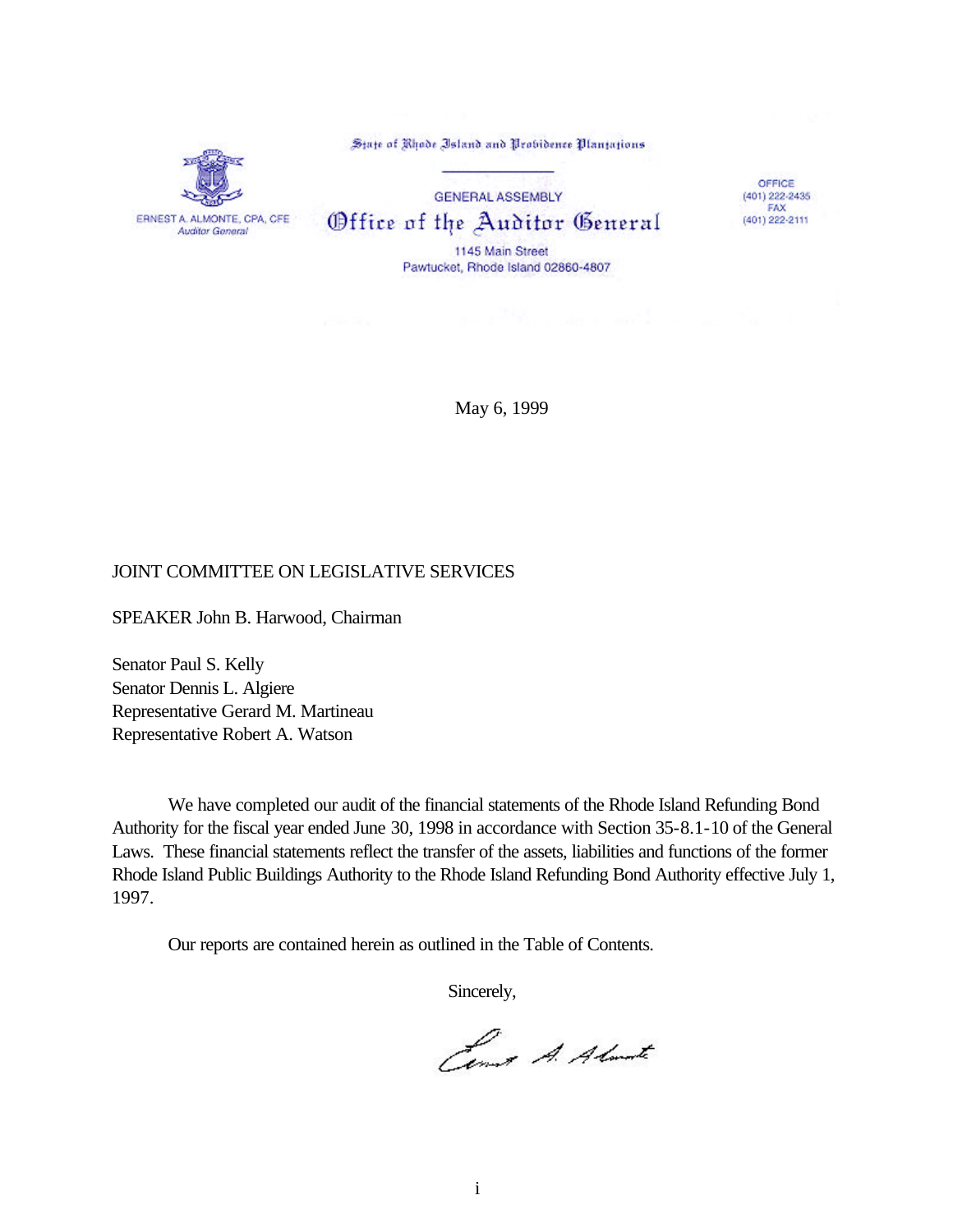# Ernest A. Almonte, CPA, CFE Auditor General **Rhode Island Refunding Bond Authority Fiscal Year Ended June 30, 1998**

# TABLE OF CONTENTS

|    |                                                                                                                                                                                                                   | Page |
|----|-------------------------------------------------------------------------------------------------------------------------------------------------------------------------------------------------------------------|------|
|    |                                                                                                                                                                                                                   |      |
| Π. | <b>FINANCIAL STATEMENTS</b>                                                                                                                                                                                       |      |
|    |                                                                                                                                                                                                                   |      |
|    | Combined Statement of Revenues, Expenses and Changes in                                                                                                                                                           |      |
|    |                                                                                                                                                                                                                   |      |
|    |                                                                                                                                                                                                                   |      |
| Ш. | INDEPENDENT AUDITOR'S REPORT ON COMPLIANCE AND<br>ON INTERNAL CONTROL OVER FINANCIAL REPORTING<br>BASED ON AN AUDIT OF FINANCIAL STATEMENTS PERFORMED<br>IN ACCORDANCE WITH <i>GOVERNMENT AUDITING STANDARDS </i> | 20   |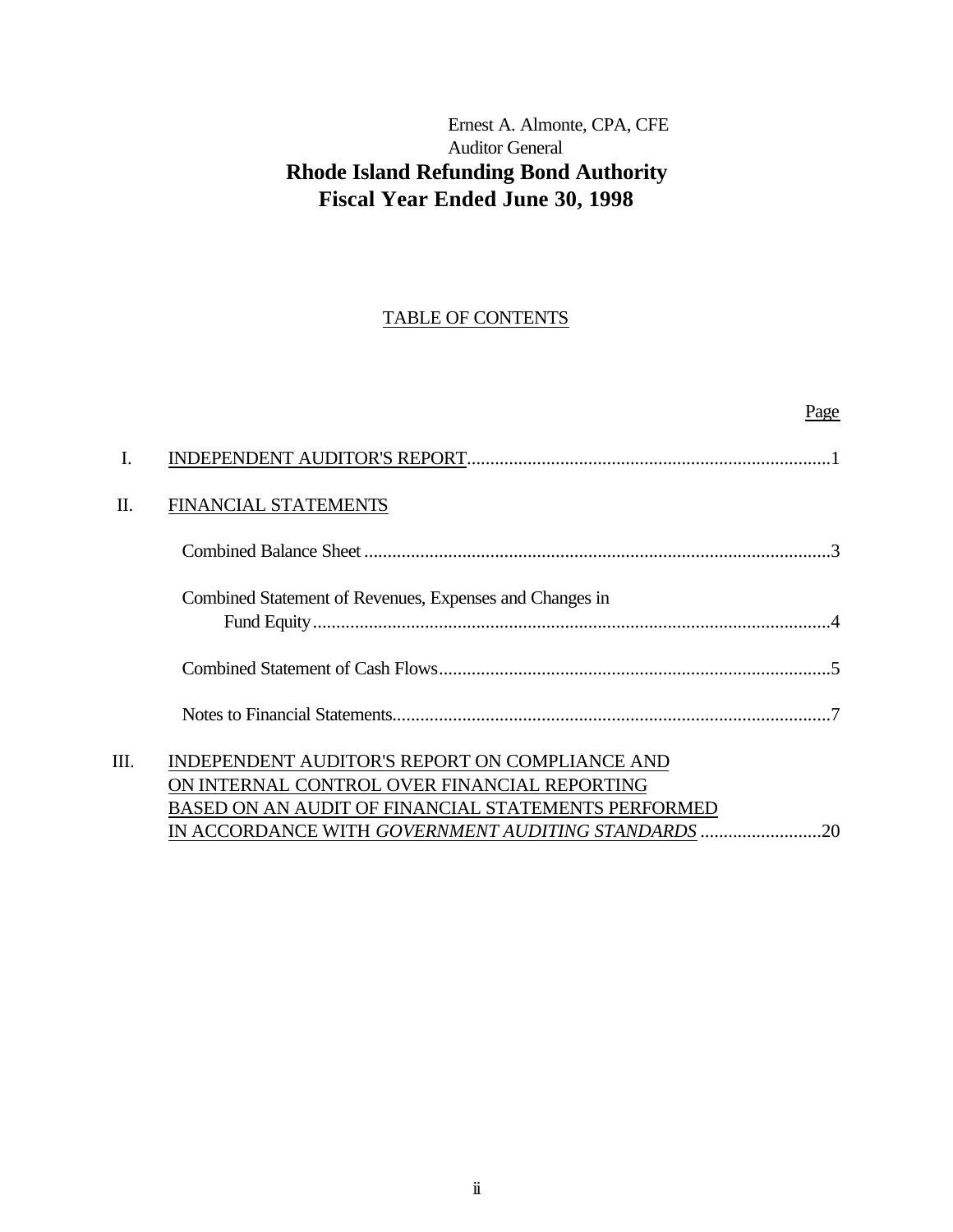

State of Rhode Island and Probidence Plantations

**GENERAL ASSEMBLY** Office of the Auditor General 1145 Main Street

Pawtucket, Rhode Island 02860-4807

OFFICE  $(401)$  222-2435<br>FAX (401) 222-2111

## **INDEPENDENT AUDITOR'S REPORT**

# JOINT COMMITTEE ON LEGISLATIVE SERVICES, GENERAL ASSEMBLY STATE OF RHODE ISLAND AND PROVIDENCE PLANTATIONS

We have audited the accompanying combined balance sheet of the Rhode Island Refunding Bond Authority, a component unit of the State of Rhode Island and Providence Plantations, as of June 30, 1998, and the related combined statements of revenues, expenses and changes in fund equity and cash flows for the year then ended. These financial statements are the responsibility of the Rhode Island Refunding Bond Authority's management. Our responsibility is to express an opinion on these financial statements based on our audit.

We conducted our audit in accordance with generally accepted auditing standards and the standards applicable to financial audits contained in *Government Auditing Standards* issued by the Comptroller General of the United States. Those standards require that we plan and perform the audit to obtain reasonable assurance about whether the financial statements are free of material misstatement. An audit includes examining, on a test basis, evidence supporting the amounts and disclosures in the financial statements. An audit also includes assessing the accounting principles used and significant estimates made by management, as well as evaluating the overall financial statement presentation. We believe that our audit provides a reasonable basis for our opinion.

In our opinion, the financial statements referred to above present fairly, in all material respects, the financial position of the Rhode Island Refunding Bond Authority as of June 30, 1998, and the results of its operations and its cash flows for the year then ended in conformity with generally accepted accounting principles.

As discussed in Notes 2 and 3, collection of amounts due from the State and rentals due are dependent upon annual appropriations by the General Assembly of the State of Rhode Island.

As discussed in Note 1, these financial statements reflect the transfer of the assets, liabilities and functions of the former Rhode Island Public Buildings Authority to the Refunding Bond Authority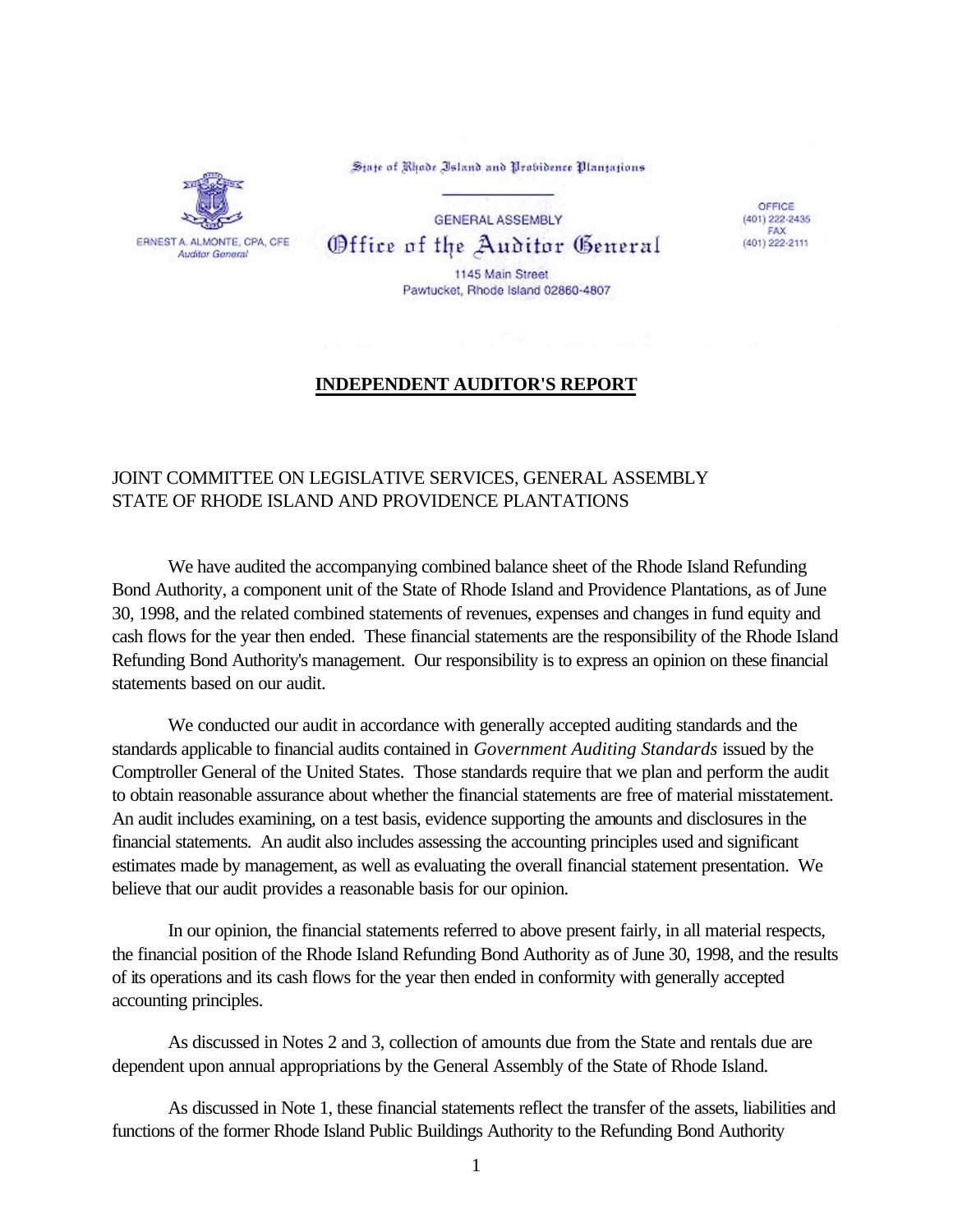effective July 1, 1997.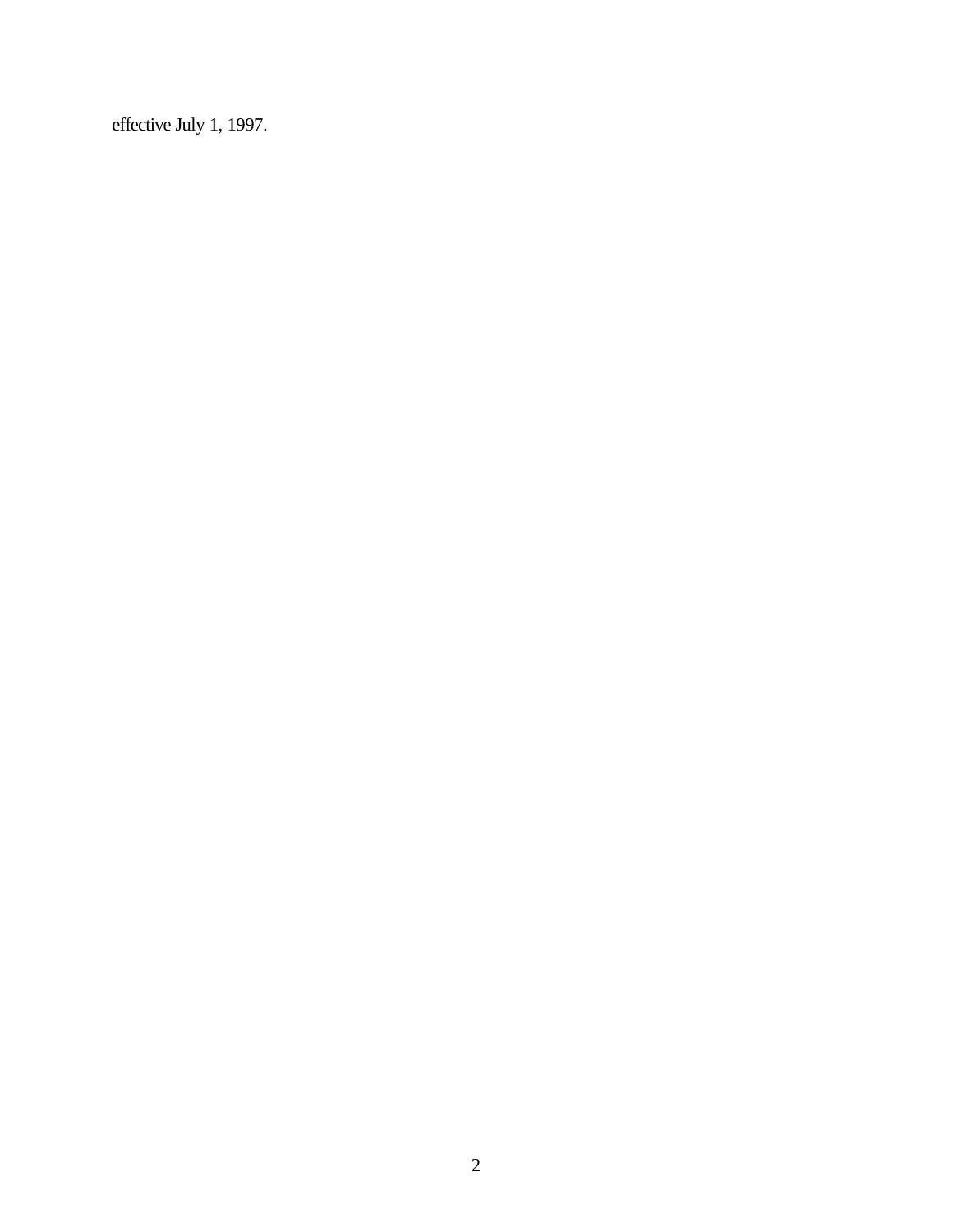JOINT COMMITTEE ON LEGISLATIVE SERVICES, GENERAL ASSEMBLY Page 2

In accordance with *Government Auditing Standards*, we have also issued our report dated December 16, 1998 on our consideration of the Rhode Island Refunding Bond Authority's internal control over financial reporting and our tests of its compliance with certain provisions of laws, regulations, and contracts.

Come A. Almarte

December 16, 1998 Auditor General

Ernest A. Almonte, CPA, CFE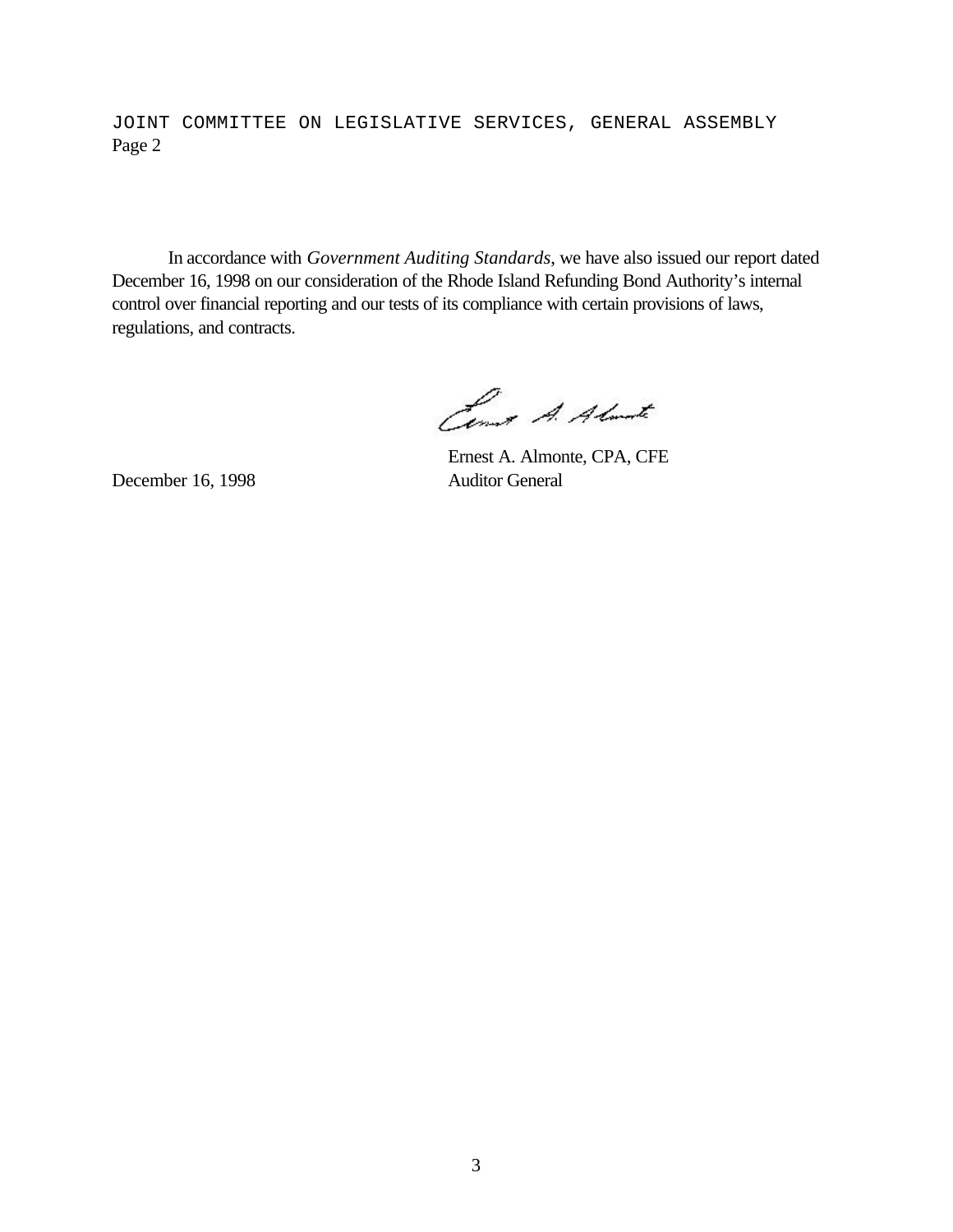## **1. SUMMARY OF SIGNIFICANT ACCOUNTING POLICIES**

#### **Reporting Entity**

The Rhode Island Refunding Bond Authority (Authority) was created and established as a public corporation by Chapter 35 - 8.1 of the General Laws of the State of Rhode Island. The Authority is authorized to issue bonds, upon the request of the governor and a finding of a financial benefit to the State, for the purpose of loaning money to the State to provide funds to pay, redeem or retire all or a part of the State's General Obligation Bonds dated May 1, 1984 and June 28, 1985.

Chapter 35-8.1 of the General Laws was amended to merge the Rhode Island Public Buildings Authority (RIPBA) into the Authority. On July 1, 1997, the RIPBA ceased to exist as an entity and its functions, powers, rights, duties and liabilities, property and resources, including the bonded indebtedness of the RIPBA were transferred to the Authority. The RIPBA's purpose was to finance the acquisition, construction, and improvement of public facilities and equipment through the issuance of revenue bonds financed solely from revenues derived under lease agreements with various governmental entities.

The Authority is a component unit of the State of Rhode Island and Providence Plantations for financial reporting purposes. The financial statements of the Authority are blended into the fund types and account groups included in the State of Rhode Island's Comprehensive Annual Financial Report.

#### **Basis of Presentation**

In order to ensure observance of limitations and restrictions placed on the use of resources available to the Authority, the accounts of the Authority are maintained in accordance with the principles of Fund Accounting. This is a procedure by which resources for various purposes are classified for accounting and reporting purposes into funds that are in accordance with activities or objectives specified. Separate accounts are maintained for each fund; however, in the accompanying financial statements, accounts that have similar characteristics have been combined. Accordingly, all financial transactions have been recorded and reported by fund type.

Five funds are used to report the financial position and operations of the Authority as described below:

**General Fund** - accounts for the administrative operating activities of the former Rhode Island Public Buildings Authority.

 **Construction Fund** - accounts for the receipt and disbursement of revenue bond and note proceeds for construction and equipment acquisition which were issued by the former Rhode Island Public Buildings Authority.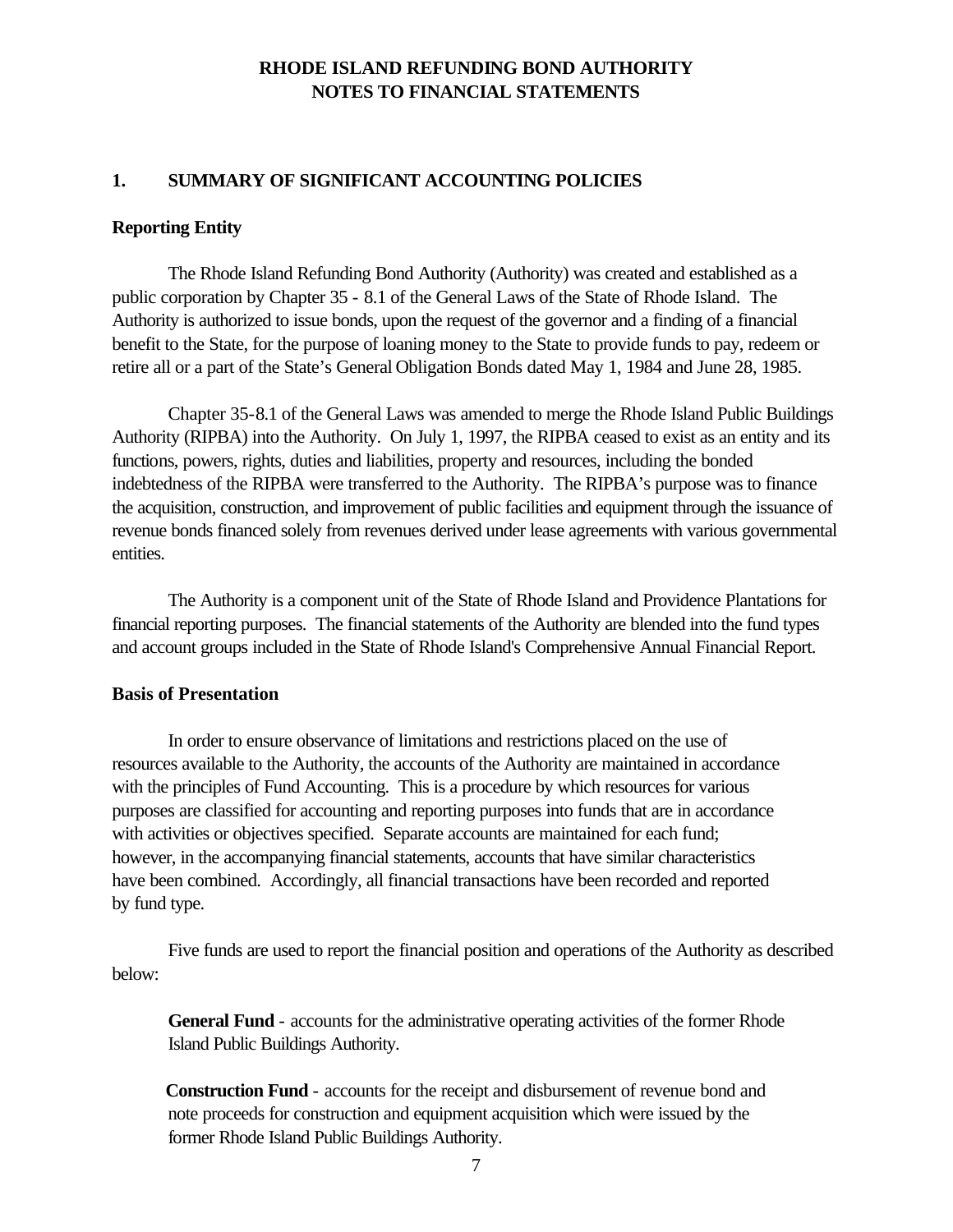**Debt Service Reserve Fund** - accounts for the debt service reserve requirement related to certain bonds issued by the former Rhode Island Public Buildings Authority.

**Bond Fund** - accounts for revenue bonds and notes payable issued by the former Rhode Island Public Buildings Authority, rentals due from the State, the receipt of rental income, and the payment and amortization of debt issuance costs. The Bond Fund is a consolidation of funds required by various bond resolutions (Debt Service Fund, Revenue Fund, Redemption Fund, Note Repayment Fund, and Cost of Issuance Fund).

**Refunding Bond Fund** - accounts for the activity related to the Rhode Island Refunding Bond Authority's 1988 Series A, General Revenue Bonds dated February 15, 1988 and the related loan to the State.

#### **Basis of Accounting**

The financial statements of the Authority have been prepared on the accrual basis of accounting. The Governmental Accounting Standards Board (GASB) has responsibility for establishing generally accepted accounting principles for governmental, proprietary fund type activities. In accordance with GASB Statement No. 20, in the absence of specific guidance from a GASB pronouncement, pronouncements of the Financial Accounting Standards Board (FASB) issued on or before November 30, 1989 have been followed.

#### **Use of Estimates**

The preparation of financial statements in conformity with generally accepted accounting principles requires management to make estimates and assumptions that affect the reported amounts of assets and liabilities at the date of the financial statements. Estimates also affect the reported amounts of revenues and expenses during the reporting period. Actual results could differ from those estimates.

#### **Income Taxes**

The Authority is exempt from Federal and State income taxes.

### **Investment Income**

Investment income has two components, interest income and change in fair value of investments.

Interest earned on investments is recognized as income in the fund in which the investments are held. In accordance with each bond series or resolution, this interest may periodically be transferred to the Bond Fund and be used to reduce future rental payments from the State of Rhode Island.

The change in fair value of investments is determined by comparing the fair value of investments at the beginning of the fiscal year to that at the end of the fiscal year. This calculation also takes into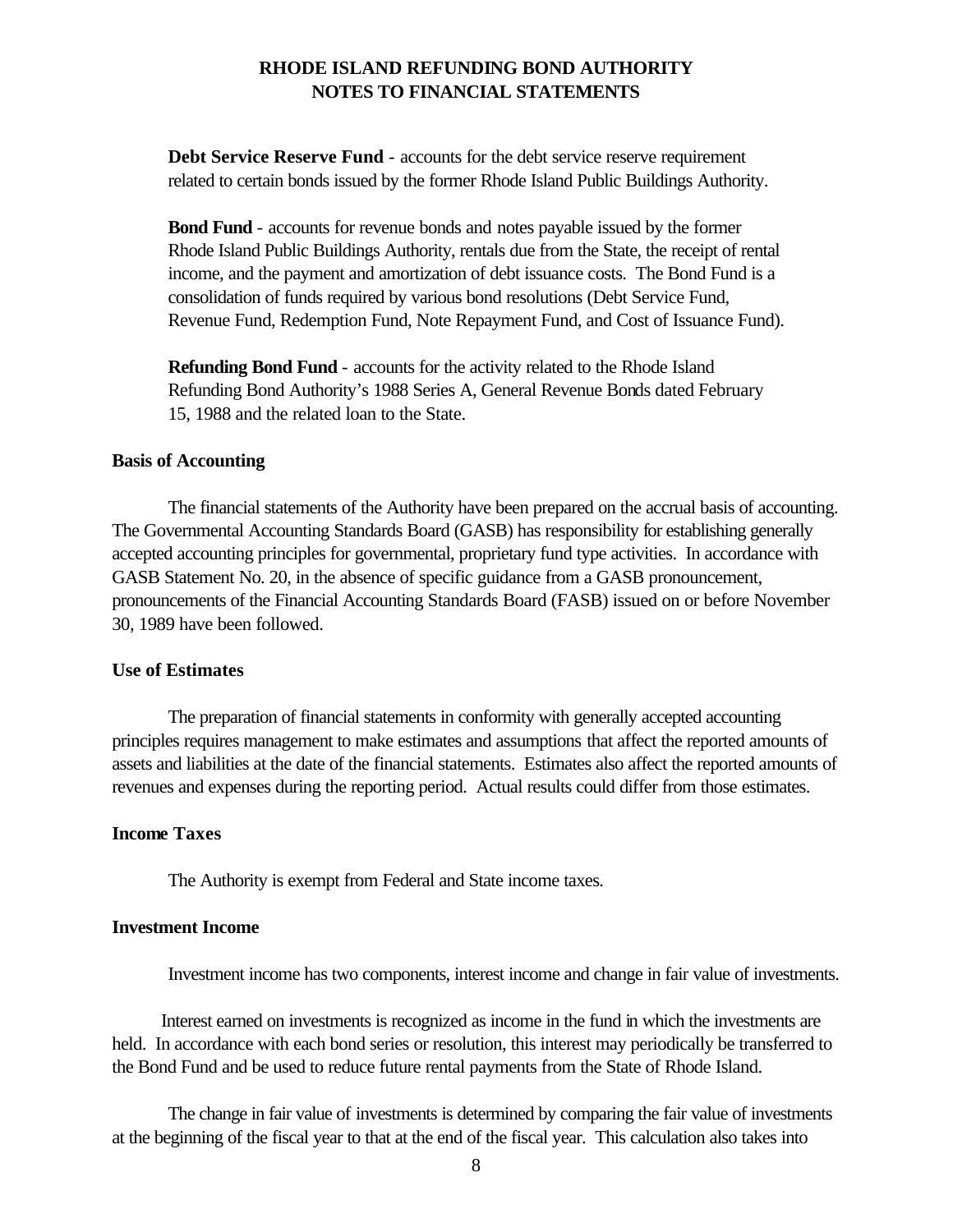consideration purchases and sales of investments. In accordance with current accounting standards, no realized gains or losses are recognized on sales of those investments recorded at fair value in the financial statements.

### **Cash and Cash Equivalents**

The Authority considers all highly liquid investments with a maturity of three months or less when purchased to be cash equivalents.

## **Debt Issuance Costs**

Debt issuance costs represent the costs of issuance of the revenue bonds and are reflected as an asset on the financial statements. These costs are amortized on a straight-line basis over the life of the bonds. Debt issuance costs associated with defeased bonds are deferred and amortized over the remaining life of the old debt or the life of the new debt, whichever is shorter.

## **Bond Discounts and Premiums**

Bond discounts and premiums on revenue bonds are recorded as an offset/addition, respectively, to the outstanding revenue bonds payable. Bond discounts and premiums are amortized using the effective interest method over the life of the bonds. Bond discounts and premiums associated with defeased bonds are deferred and amortized over the remaining life of the old debt or the life of the new debt, whichever is shorter.

## **Unexpended Construction Proceeds**

Unexpended construction proceeds represent the bond and note proceeds designated for construction projects that have not been expended.

## **Total (Memorandum Only) Column**

This column is presented for purposes of additional analysis only and is not a required part of the financial statements nor does it present consolidated financial information.

## **New Accounting Principle**

Effective July 1, 1997, the Authority adopted GASB Statement No. 31 - "Accounting and Financial Reporting for Certain Investments and for External Investment Pools" which establishes fair value standards of accounting and financial reporting for applicable investments held by governmental entities. In accordance with GASB Statement No. 31, the Authority reports money market investments, having a remaining maturity of one year or less at time of purchase at amortized cost, provided that the fair value of those investments is not significantly affected by the impairment of the credit standing of the issuer or by other factors.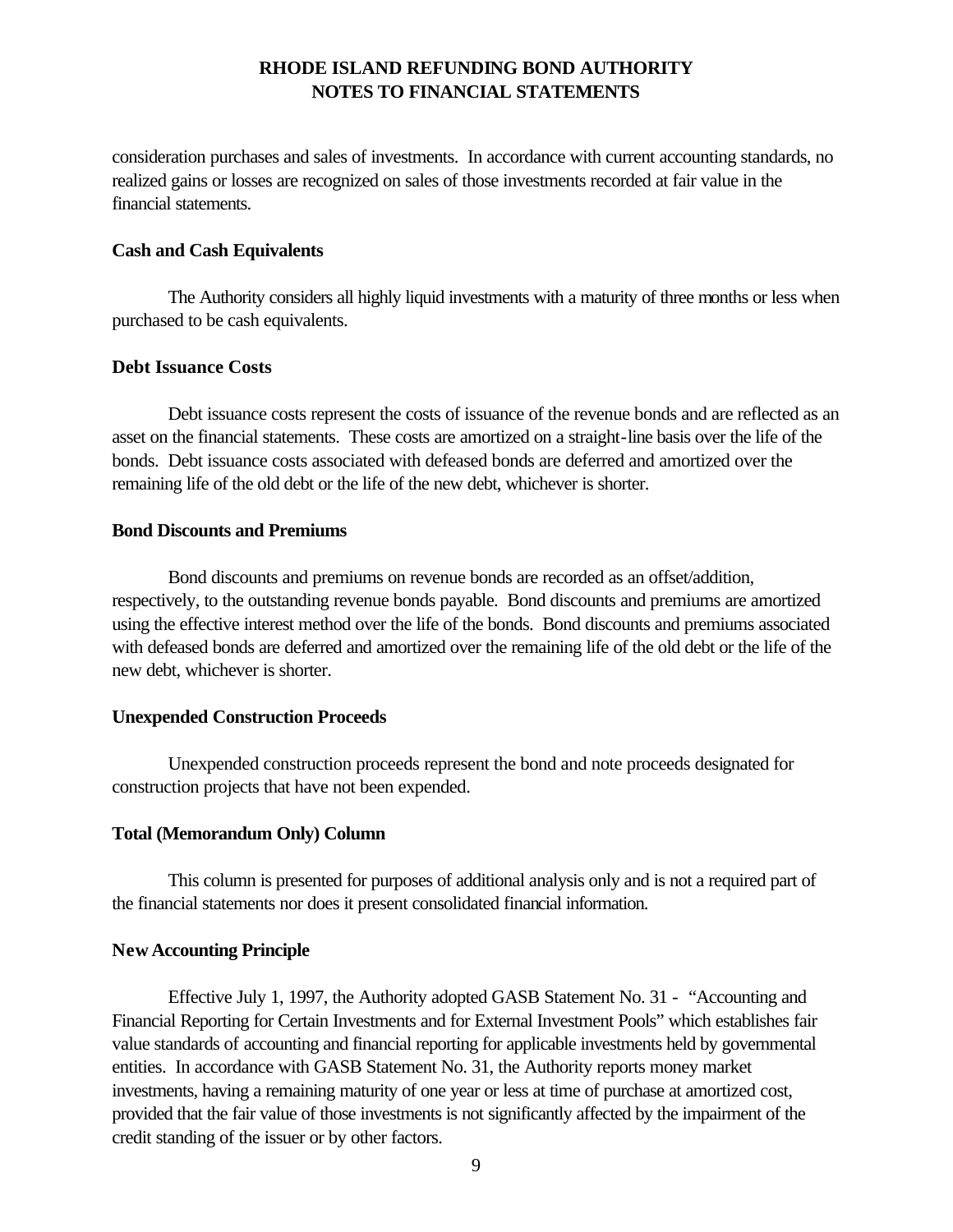The beginning fund equity as of July 1, 1997 is restated by (\$627,323), the cumulative effect of the change in accounting principle. The net increase in the fair value of investments during fiscal year June 30, 1998 is \$759,023. This amount takes into account all changes in fair value (including purchases and sales) that occurred during the year.

## **2. DUE FROM STATE**

Due from the State represents the balance of the State of Rhode Island's obligation to the Authority under a Loan and Trust Agreement between the Authority, The State of Rhode Island and State Street Bank ("Escrow Trustee"). The Loan and Trust Agreement provides the mechanism to pay, redeem, or retire certain of the State of Rhode Island's General Obligation Bonds dated May 1, 1984.

The Authority loaned \$19,992,299 to the State of Rhode Island from the proceeds of its 1988 Series A General Revenue Bonds (\$20,640,000) dated February 15, 1988. The amount borrowed by the State of Rhode Island was deposited in an Escrow Deposit Fund (irrevocable trust) to be used to pay, redeem or retire the State of Rhode Island's General Obligation Bonds dated May 1, 1984. These bonds were redeemed on May 1, 1989. Under the Loan and Trust Agreement the State is obligated to pay the Authority amounts equal to the debt service on the 1988 General Revenue Bonds and the expenses of the Authority.

The obligation of the State to make payments under the Loan and Trust Agreement is subject to and dependent upon appropriations being made from time to time by the General Assembly of the State for such purpose.

#### **3. RENTALS DUE**

Rentals due represent amounts payable by the State pursuant to agreements for projects leased by the former Rhode Island Public Buildings Authority. Annual rental payments made by the State to the Authority are equal to the interest and annual principal payment on bonds and notes issued by the Authority (RIPBA), amortization of bond issuance costs and certain administrative expenses of the Authority.

The Authority uses a method similar to the financing method to account for rentals from longterm lease agreements. Under this method, the aggregate amount of rentals due for the repayment of the bond and note principal plus current accrued interest and the current amortization of the bond issuance costs, bond discounts and bond premium are recorded as rentals due for payment of principal and interest on bonds and notes. Aggregate rentals due are net of amounts available in debt service reserve funds of the Authority.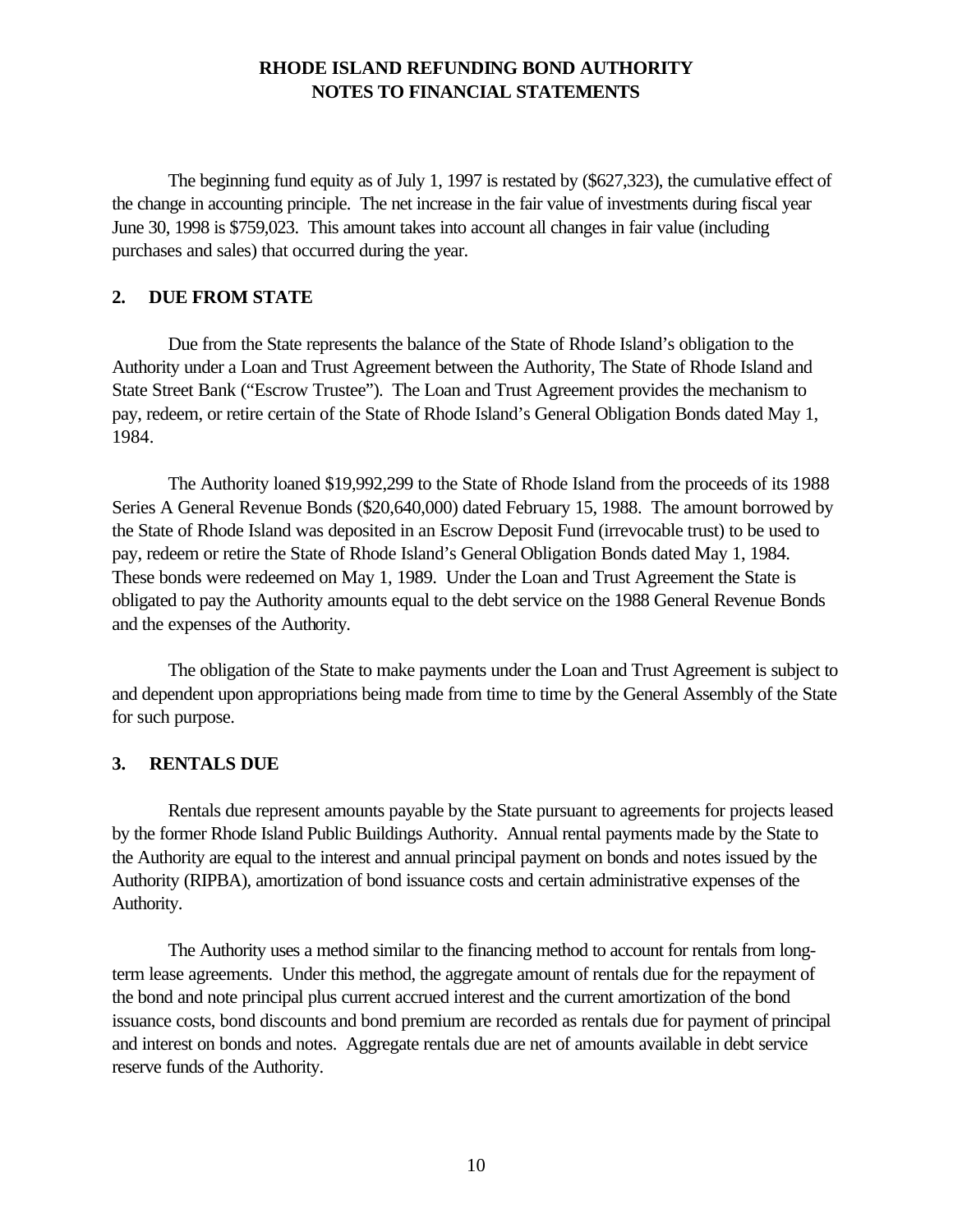The obligation of the State to make payments to the Authority under various lease agreements is subject to and dependent upon appropriations being made from time to time by the General Assembly of the State for such purpose.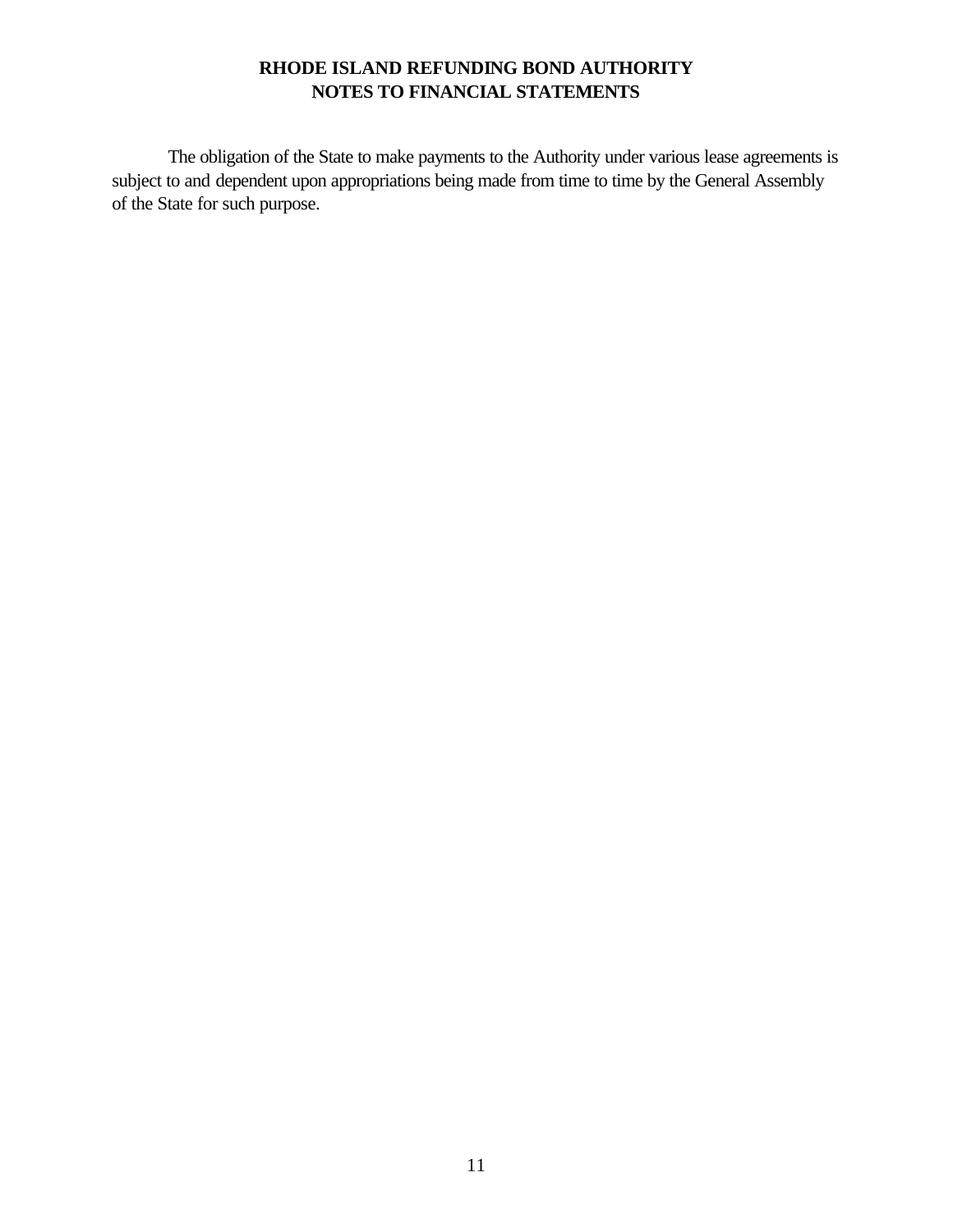# **4. DEPOSITS AND INVESTMENTS**

## **Deposits**

At June 30, 1998, the carrying amount and bank balance of deposits was \$31,610, all of which was covered by federal depository insurance. Cash and cash equivalents of \$1,670,020 includes \$1,638,410 in cash equivalents.

In accordance with Rhode Island General Laws, Chapter 35-10.1, depository institutions holding deposits of the State, its agencies or governmental subdivisions of the State, shall at a minimum, insure or pledge eligible collateral equal to one hundred percent of time deposits with maturities greater than sixty days. Any of these institutions which do not meet minimum capital standards prescribed by federal regulators shall insure or pledge eligible collateral equal to one hundred percent of deposits, regardless of maturity.

## **Investments**

Permitted investments of the Authority include the following:

- (1) Direct obligations of or obligations guaranteed by the United States of America;
- (2) Obligations the payment of the principal of and interest on which, are unconditionally guaranteed by the United States of America;
- (3) Bonds, debentures, participation certificates, notes or other evidence of indebtedness issued by any agency or corporation which has been or may hereafter be created by or pursuant to an Act of the Congress of the United States as an agency or instrumentality thereof the bonds, debentures, participation certificates, notes or other evidence of indebtedness of which are unconditionally guaranteed by the United States of America;
- (4) Public Housing Bonds issued by public agencies or municipalities and fully secured as to the payment of both principal and interest by a pledge of annual contributions under an annual contributions contract or contracts with the United States of America; or temporary notes, preliminary loan notes or project notes issued by public agencies or municipalities, in each case, fully secured as to the payment of both principal and interest by a requisition or payment agreement with the United States of America;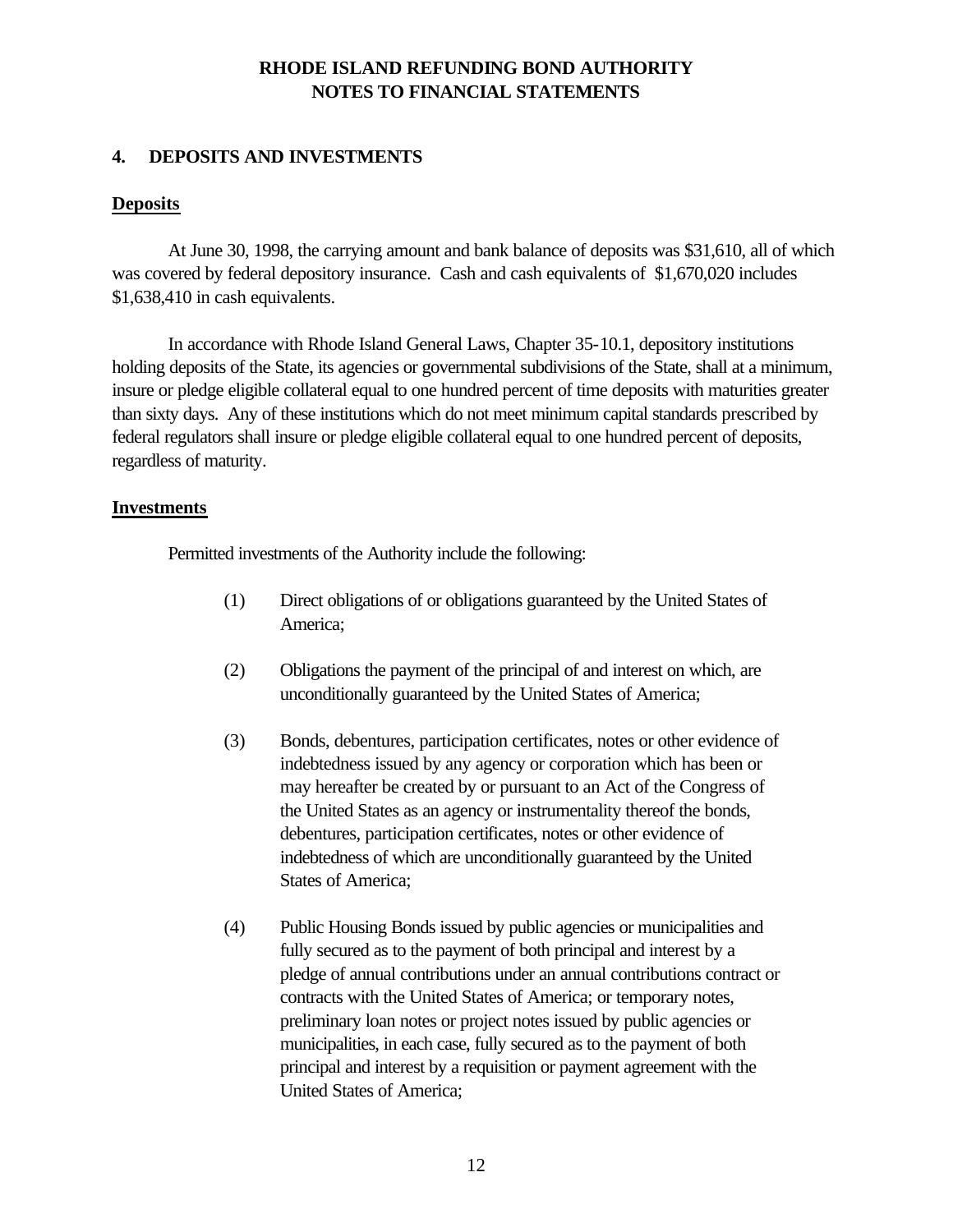(5) Direct and general obligations of any state within the territorial United States, to the payment of the principal of and interest on which the full faith and credit of such state is pledged, provided that at the time of their purchase under the Resolution, such obligations are rated in either of the two highest rating categories by a nationally recognized bond rating agency.

The Authority's investments are categorized below to give an indication of the level of risk assumed by the Authority at June 30, 1998.

> Category 1 includes investments that are insured or registered, or securities held by the Authority or its agent in the Authority's name.

Category 2 includes uninsured and unregistered, with securities held by the counterparty's trust department or agent in the Authority's name.

Category 3 includes uninsured and unregistered, with securities held by the counterparty, or by its trust department, but not in the Authority's name.

| <b>Description</b>                              | Category 1   | <b>Fair Value</b> |
|-------------------------------------------------|--------------|-------------------|
| U.S. Treasury Bonds and Notes                   | \$17,821,697 | \$17,821,697      |
| Less: amounts classified as cash<br>equivalents |              | 1,638,410         |
| Investments                                     |              | \$16,183,287      |

# **5. PROJECT ACQUISITION PROMISSORY NOTES**

Project acquisition promissory (PAP) notes represent the Authority's obligation to the State for certain land and improvements acquired for projects financed by the Authority. Such notes require semi-annual interest payments but are payable as to principal only when the State shall have exercised its right to purchase a specific project under the lease agreement(s). The payment of principal and interest on each PAP note is payable solely from the rent paid by the State for leased projects. The Authority has covenanted to credit to the State any and all rent designated as Project Acquisition Promissory Note Payments accruing to the Authority under the agreements.

## **6. BONDS PAYABLE**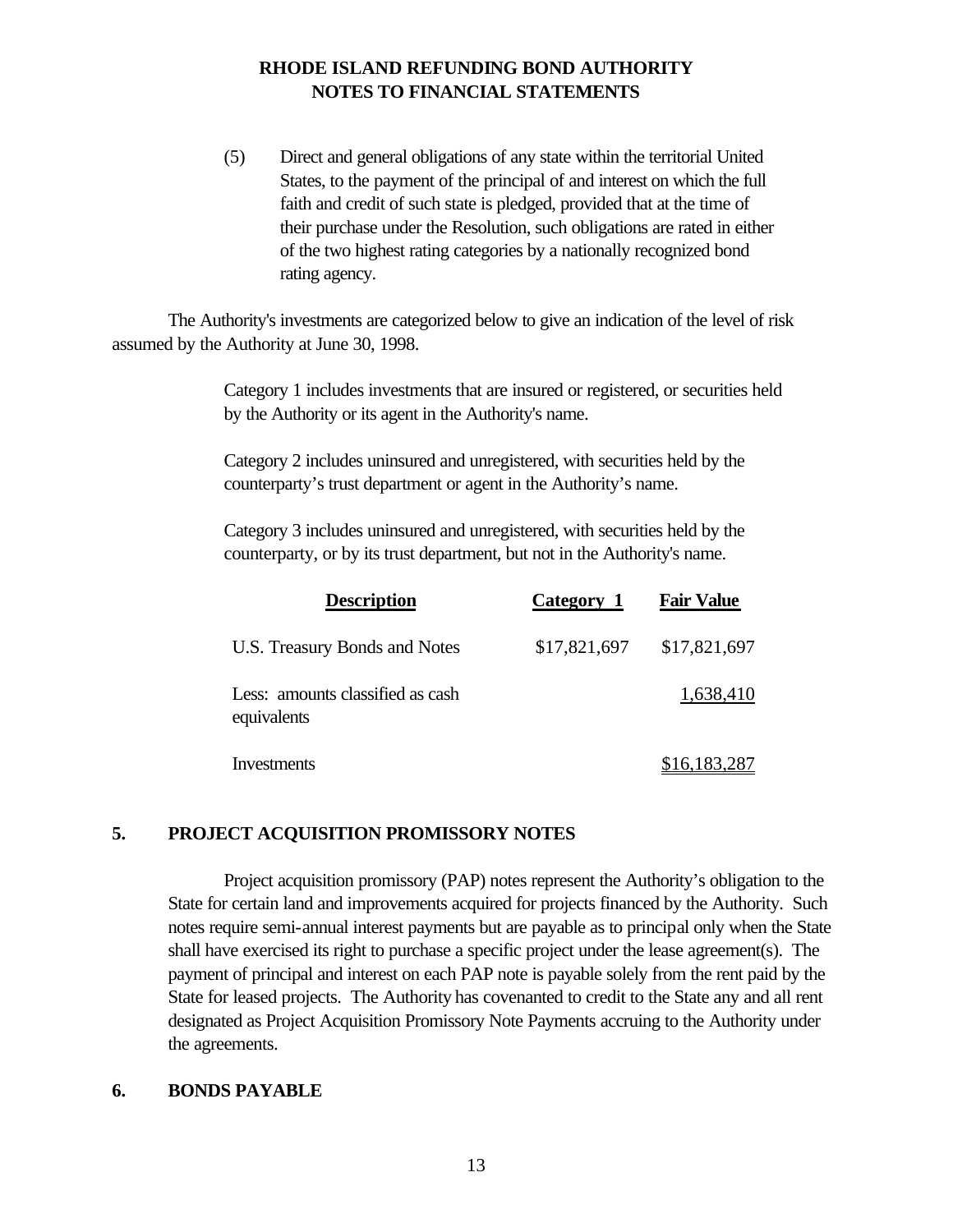Bonds payable of the Authority also include obligations issued by the former Rhode Island Public Buildings Authority. Information relating to each issue that was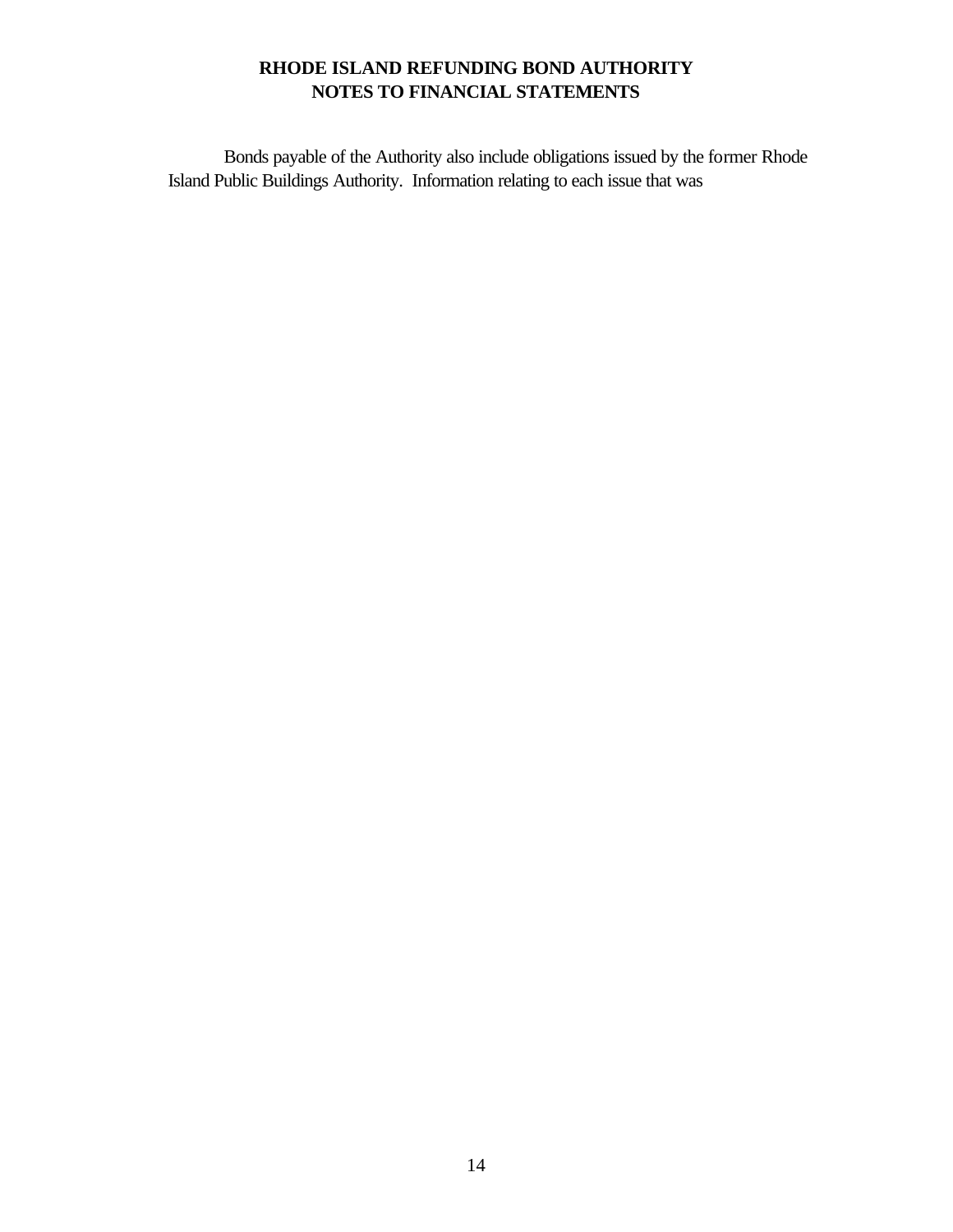outstanding during the fiscal year is presented below. As more fully described in Note 8, the Authority defeased certain of its outstanding obligations through an advance refunding.

#### **Revenue Bonds – 1988 Series A** (Rhode Island Refunding Bond Authority**)**

In February 1988, the Authority (RBA) issued \$20,640,000 in General Obligation Revenue Bonds. These bonds which have interest rates ranging from 6.1% to 7.1% mature at various dates through 2003. The proceeds of the 1988 Series A Bond were provided to the State of Rhode Island. The Authority's 1988 General Revenue Bonds are guaranteed as to principal and interest by the Municipal Bond Investors Assurance Corporation.

The amount borrowed by the State of Rhode Island was deposited in an Escrow Deposit Fund (irrevocable trust) to be used to pay, redeem, or retire the State of Rhode Island's General Obligation Bonds dated May 1, 1984. These bonds were redeemed on May 1, 1989. Under the Loan and Trust Agreement the State is obligated to pay the Authority amounts equal to the debt service on the 1988 General Revenue Bonds and the expenses of the Authority.

Principal amount outstanding at June 30, 1998 - \$4,015,000.

**Revenue Bonds - 1986 Series A** (Rhode Island Public Buildings Authority**)**

In November 1986, the Authority (PBA) issued \$74,640,000 in State Public Projects Revenue Bonds, known as the 1986 Series A Bonds.

 The outstanding balance of \$15,270,000 was refunded by the Rhode Island Refunding Bond Authority's State Public Projects Revenue Bonds, 1998 Series A, \$39,875,000.

**Revenue Bonds – 1987 Series A** (Rhode Island Public Buildings Authority**)**

In December 1987, the Authority (PBA) issued \$24,330,000 in State Public Projects Revenue Bonds, known as the 1987 Series A Bonds. The proceeds of the 1987 Series A issue were used to finance the completion of the construction of an office building complex for use by the State Department of Administration and the construction of a courthouse facility at the State Office Complex for Washington County, finance

additional renovations and improvements to the Providence County Courthouse, finance renovations and improvements to the Newport County Courthouse and finance construction of a recreational and athletic facility on the campus of Rhode Island College.

These bonds were fully paid at June 30, 1998.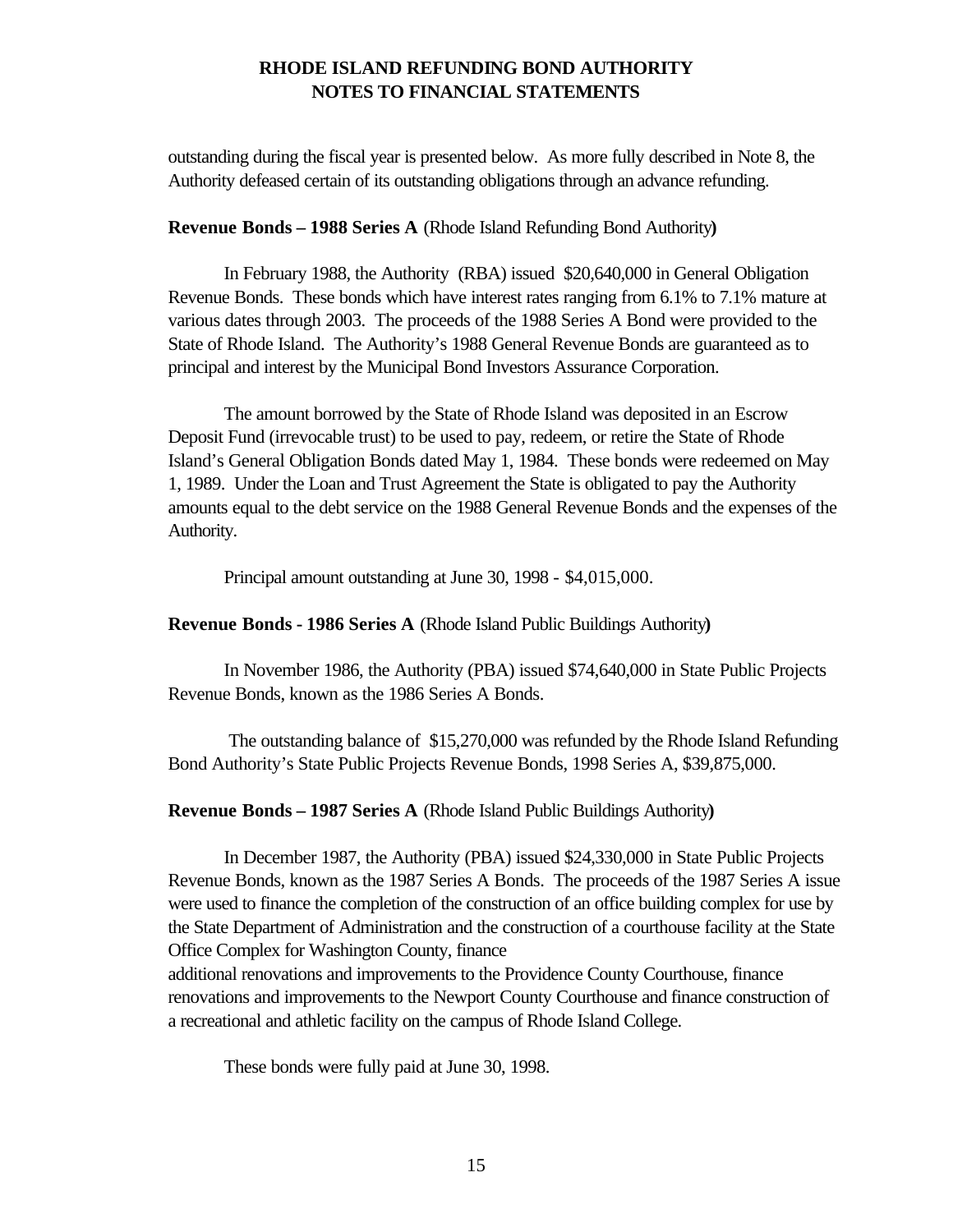#### **Revenue Bonds - 1988 Series A** (Rhode Island Public Buildings Authority)

In November 1988, the Authority (PBA) issued \$23,655,000 in State Public Projects Revenue bonds, known as the 1988 Series A Bonds. The proceeds of the 1988 Series A Bonds were used to finance the completion of the construction of courthouse facilities in Providence and Washington Counties, finance the completion of a recreational and athletic facility on the campus of Rhode Island College, and finance renovations and improvements to the Davies Vocational and Cranston Vocational Schools.

The outstanding balance of \$920,000 was refunded by the Rhode Island Refunding Bond Authority's State Public Projects Revenue Bonds, 1998 Series A, \$39,875,000.

#### **Revenue Bonds - 1989 Series A** (Rhode Island Public Buildings Authority**)**

In December 1989, the Authority (PBA) issued \$58,975,000 in State Public Projects Revenue Bonds, known as the 1989 Series A Bonds. The proceeds of the 1989 Series A Bonds were used to finance the completion of improvements to the Newport County Courthouse; finance the completion of construction of a State Office Complex for Washington County; finance the completion of the construction and equipping of the medium Security Prison at the Adult Correctional Institution complex; finance the acquisition of real estate; rehabilitation of a building thereon and acquisition and installation of broadcasting equipment for the Rhode Island Public Telecommunications Authority; finance the rehabilitation of the Veterans Memorial Auditorium; and the payment of principal and interest on the \$1,773,000 Bond Anticipation Note issued to finance the Rhode Island Telecommunication Authority, the \$127,000 Bond Anticipation Note issued to finance the completion of the Washington County Courthouse and \$1,950,000 Bond Anticipation Note issued to finance the completion of the Newport County Courthouse and the completion of improvements to existing facilities and construction and equipping of additional facilities at the Davies Vocational School.

The outstanding balance of \$4,650,000 was refunded by the Rhode Island Refunding Bond Authority's State Public Projects Revenue Bonds, 1998 Series A, \$39,875,000.

#### **Revenue Bonds - 1990 Series A** (Rhode Island Public Buildings Authority)

In December 1990, the Authority (PBA) issued \$54,415,000 in State Public Project Revenue Bonds, known as the 1990 Series A Bonds. \$17,500,000 of the proceeds were used to refund the \$17,500,000 of 1990 Bond Anticipation Notes that were issued in June 1990. In addition, \$7,500,000 was used to finance the completion of the Medium Security Prison at the ACI; \$15,250,000 were used for other facilities at the ACI; and \$3,300,000 was used for facilities at the Department for Children and Their Families.

The outstanding balance of \$23,770,000 was refunded by the Rhode Island Refunding Bond Authority's State Public Projects Revenue Bonds, 1998 Series A, \$39,875,000.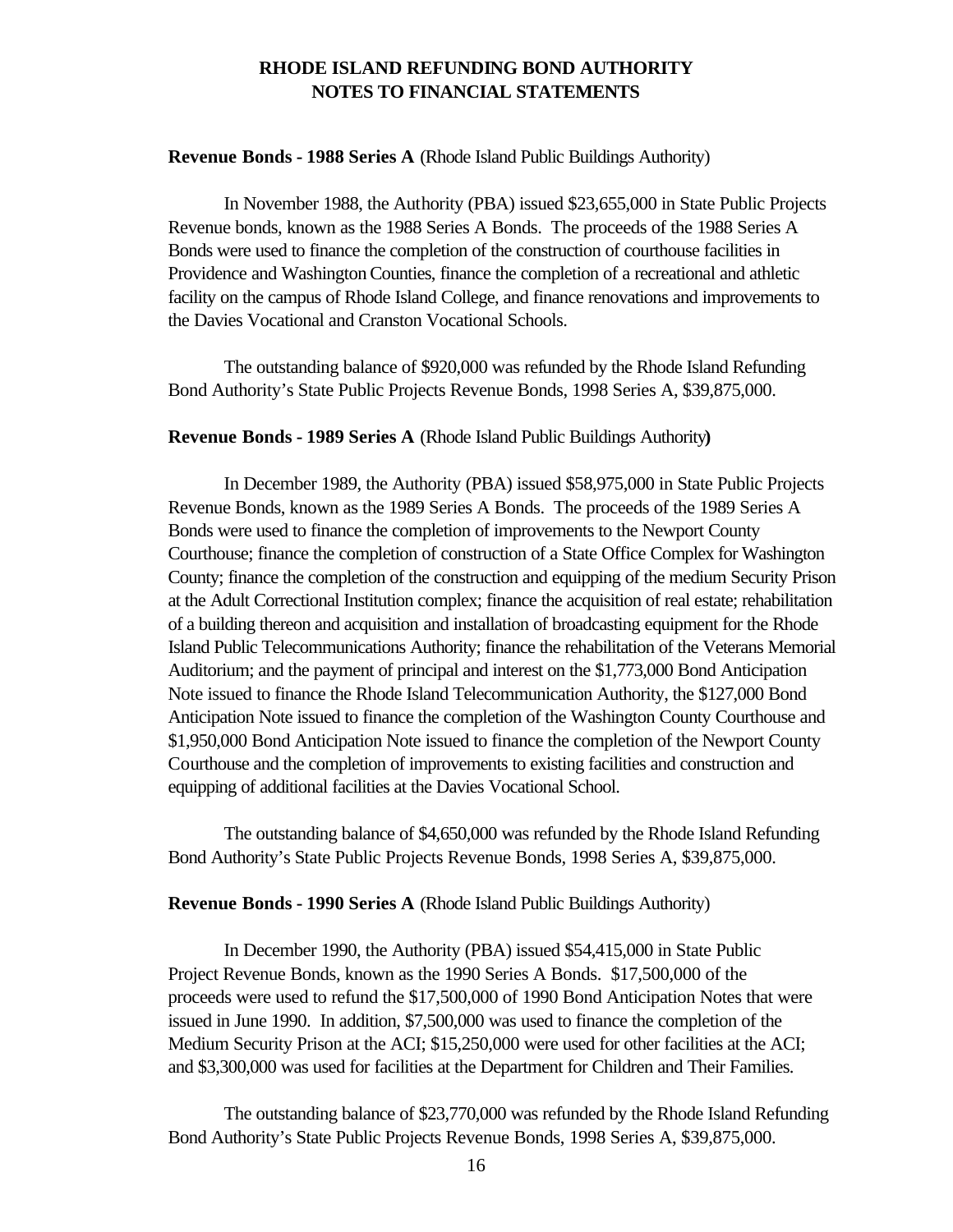**Revenue Bonds - 1993 Series A** (Rhode Island Public Buildings Authority)

In July 1993, the Authority (PBA) issued \$161,880,000 in State Public Projects Revenue Bonds, known as the 1993 Series A Bonds. These bonds, which have interest rates ranging from 3.0 percent to 5.25 percent and mature at various dates through 2010, are secured by lease rentals payable by the State of Rhode Island pursuant to lease agreements.

The proceeds of the 1993 Series A issue were used to effect the complete or partial refunding of six of the Rhode Island Public Buildings Authority's State Public Projects Revenue Bonds.

Principal amount outstanding at June 30, 1998 - \$144,530,000.

**Revenue Bonds - 1998 Series A** (Rhode Island Refunding Bond Authority)

In June 1998, the Authority issued \$39,875,000 in State Public Projects Revenue Bonds, known as the 1998 Series A Bonds. These bonds, which have interest rates ranging from 4.25% to 5.25% and mature at various dates through 2010, are secured by lease rentals payable by the State of Rhode Island pursuant to lease agreements.

As more fully described in Note 8, monies from the proceeds of the 1998 Series A issue and related debt service reserve funds were used to effect the complete refunding of four of the Authority's State Public Projects Revenue Bonds:

| 1989 Series A Bonds | 4,650,000 |
|---------------------|-----------|
| 1988 Series A Bonds | 920,000   |
|                     |           |

Principal amount outstanding at June 30, 1998 - \$39,875,000.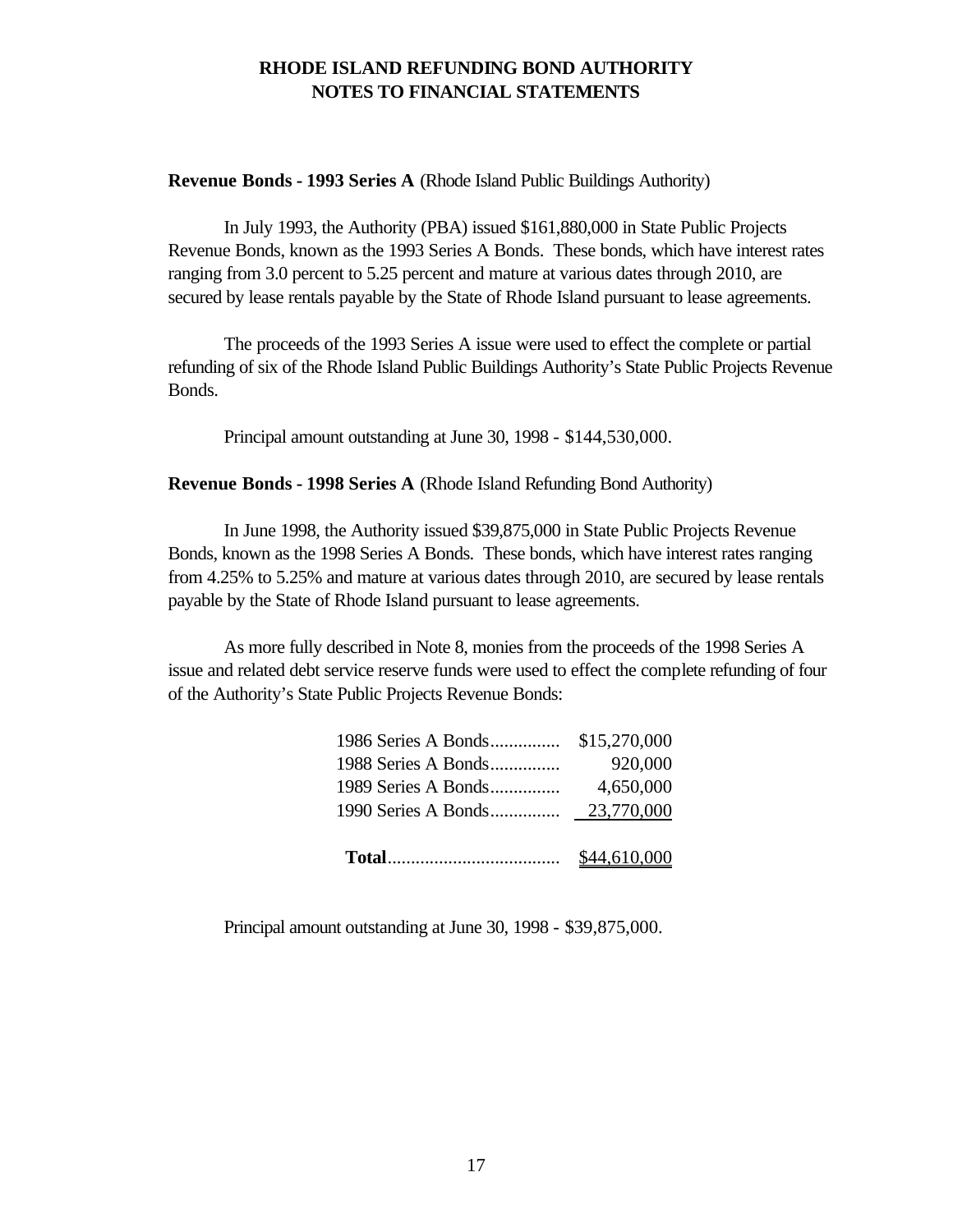|                       | <b>Revenue Bonds-</b> |                 | <b>Revenue Bonds-</b> |                 | <b>Revenue Bonds -</b> |              |  |
|-----------------------|-----------------------|-----------------|-----------------------|-----------------|------------------------|--------------|--|
| 1988 Series A (RIRBA) |                       |                 | 1993 Series A (RIPBA) |                 | 1998 Series A (RIRBA)  |              |  |
| <b>Year</b>           | <b>Principal</b>      | <b>Interest</b> | <b>Principal</b>      | <b>Interest</b> | <b>Principal</b>       | Interest     |  |
| 1999                  | \$1,340,000           | \$275,675       | \$<br>8,665,000       | \$7,237,218     | \$4,100,000            | \$1,651,275  |  |
| 2000                  | 675,000               | 185,895         | 12,430,000            | 6,858,126       |                        | 1,807,282    |  |
| 2001                  | 670,000               | 139,995         | 11,050,000            | 6,273,916       | 2,105,000              | 1,807,282    |  |
| 2002                  | 665,000               | 93,765          | 13,615,000            | 5,749,040       |                        | 1,702,030    |  |
| 2003                  | 665,000               | 47,215          | 13,860,000            | 5,088,712       | 590,000                | 1,702,030    |  |
| 2004                  |                       |                 | 14,145,000            | 4,395,712       | 770,000                | 1,676,660    |  |
| 2005                  |                       |                 | 14,440,000            | 3,688,462       | 1,480,000              | 1,642,782    |  |
| 2006                  |                       |                 | 10,080,000            | 2,952,022       | 6,645,000              | 1,576,180    |  |
| 2007                  |                       |                 | 10,605,000            | 2,427,862       | 6,975,000              | 1,243,930    |  |
| 2008                  |                       |                 | 16,975,000            | 1,871,100       | 1,335,000              | 895,182      |  |
| 2009                  |                       |                 | 8,445,000             | 979,912         | 9,835,000              | 833,438      |  |
| 2010                  |                       |                 | 10,220,000            | 536,550         | 6,040,000              | 317,104      |  |
|                       |                       |                 |                       |                 |                        |              |  |
| <b>Total</b>          | \$4,015,000           | \$742,545       | \$144,530,000         | \$48,058,632    | \$39,875,000           | \$16,855,175 |  |

Debt service requirements to maturity are summarized for each issue and in total as follows:

|                             | <b>Total – All Issues</b> |                 |                      |  |  |
|-----------------------------|---------------------------|-----------------|----------------------|--|--|
| Year                        | <b>Principal</b>          | <b>Interest</b> | <b>Total</b>         |  |  |
| 1999                        | \$14,105,000              | \$9,164,168     | \$23,269,168         |  |  |
| 2000                        | 13,105,000                | 8,851,303       | 21,956,303           |  |  |
| 2001                        | 13,825,000                | 8,221,193       | 22,046,193           |  |  |
| 2002                        | 14,280,000                | 7,544,835       | 21,824,835           |  |  |
| 2003                        | 15,115,000                | 6,837,957       | 21,952,957           |  |  |
| 2004                        | 14,915,000                | 6,072,372       | 20,987,372           |  |  |
| 2005                        | 15,920,000                | 5,331,244       | 21,251,244           |  |  |
| 2006                        | 16,725,000                | 4,528,202       | 21,253,202           |  |  |
| 2007                        | 17,580,000                | 3,671,792       | 21,251,792           |  |  |
| 2008                        | 18,310,000                | 2,766,282       | 21,076,282           |  |  |
| 2009                        | 18,280,000                | 1,813,350       | 20,093,350           |  |  |
| 2010                        | 16,260,000                | 853,654         | 17,113,654           |  |  |
| <b>Total</b>                | \$188,420,000             | \$65,656,352    | <u>\$254,076,352</u> |  |  |
| Total bond principal        | \$188,420,000             |                 |                      |  |  |
| Add bond premium            | 1,079,036                 |                 |                      |  |  |
| Less bond discount          | (1,046,847)               |                 |                      |  |  |
| Less deferred bond discount | (3,210,213)               |                 |                      |  |  |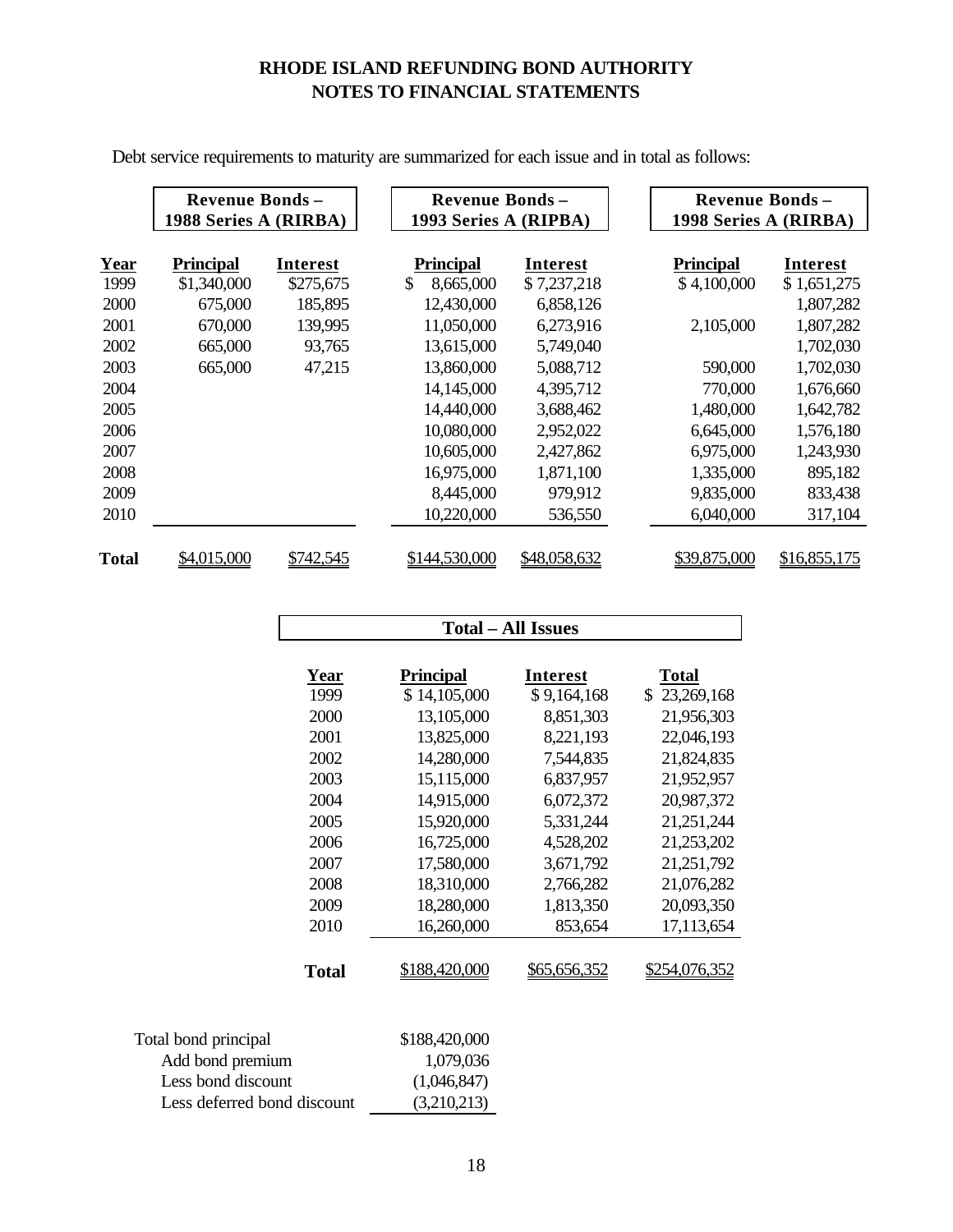Bonds payable, net \$185,241,976

## **7. FUND BALANCES**

#### **Reserved For Debt Service**

This reserved fund balance reflects income that has been earned and will be used primarily to fund future debt service payments.

#### **Reserved for Self Insurance**

This reserved fund balance reflects amounts reserved to cover future contingencies not covered by the Authority's insurance program.

## **8. BOND DEFEASANCES**

In June, the Authority issued \$39,875,000 of 1998 State Public Projects Revenue Bonds, Series A, dated April 1, 1998.

The 1998 Series A Bonds proceeds, together with other available funds (\$6,069,571) from the debt service reserve funds of the 1986 Series A, 1988 Series A, 1989 Series A, and 1990 Series A revenue bonds were deposited into an escrow account held by the trustee for the refunded bonds to refund and defease the Refunded Bonds pursuant to an Escrow Deposit Agreement dated as of April 1, 1998 between the Authority and State Street Bank and Trust as Trustee for the Refunded Bonds. The outstanding balances of \$15,270,000 (1986 Series A), \$920,000 (1988 Series A), \$4,650,000 (1989 Series A) and \$23,770,000 (1990 Series A) were refunded.

Certain proceeds of the 1998 Series A Bonds together with other available funds were deposited into an escrow fund and used to purchase obligations of the United States of America, the principal and interest on which, when due will be sufficient to pay the principal and redemption price, if any, of and interest on the Refunded Bonds through and including the redemption dates on the Refunded Bonds. By executing this transaction, the Authority reduced total debt service payments by \$3,228,291 and obtained a present value benefit (economic gain) of \$1,532,858.

At June 30, 1998, \$46,494,309 was in escrow to be used to repay \$44,610,000 of defeased bonds, related interest and call premium, as the amounts become due and callable.

An additional \$2,716,890 in debt service reserve monies was used by the State to redeem certain general obligation bonds. This transaction is reflected as an operating transfer on the statement of revenues, expenses, and changes in fund equity.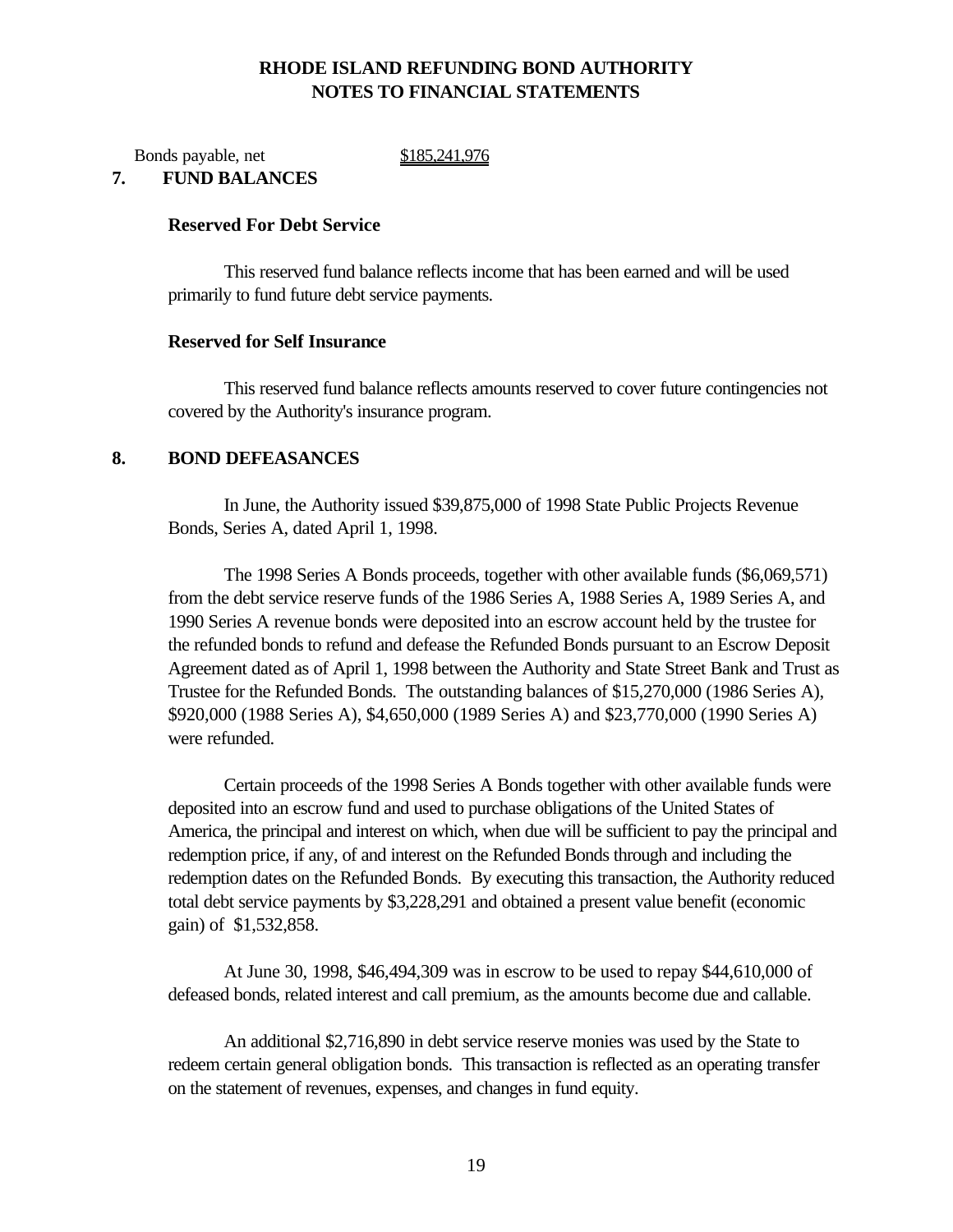Additionally, at June 30, 1998, \$81,286,905 was in escrow to be used to repay \$78,045,000 of previously defeased bonds, and related interest, as the amounts become due and callable.

## **9. INVESTMENT RESTRUCTURING**

On June 29, 1995, the Authority entered into an agreement to restructure the Authority's Debt Service Reserve Fund for the State Public Projects Revenue Bonds, 1993 Series A. The Agreement provided for the following provisions (among others); (a) upfront payment of \$960,000 to the Authority on June 30, 1995 and (b) liquidity facility for existing Reserve Fund assets and future Reserve Fund assets of the Authority.

In exchange for the upfront payment and the liquidity facility, the Authority has agreed to transfer to National Westminster Bank, a portion of the interest the Authority receives on the existing \$15,930,000 Federal National Mortgage Association (FNMA) bonds currently in the 1993 Series A Debt Service Reserve Fund. The portion of interest transferred is the amount of interest on the FNMA bonds in excess of the arbitrage yield on the Authority's 1993 Series A Bonds (5.28%). At the maturity of the FNMA bonds in 2003, National Westminster Bank has agreed to sell to the Authority a series of Resolution Funding Corporation (REFCORP) STRIPS at a price which will produce a yield to the Authority of 5.28%. These REFCORP STRIPS will mature every six months until the final maturity of the 1993 Series A Bonds.

## **10. YEAR 2000 ISSUE**

The year 2000 issue is the result of shortcomings in many electronic data processing systems and other electronic equipment that may adversely affect the Authority's operations as early as fiscal year 1999.

The Authority relies primarily on the electronic data processing systems of an external organization (trustee) to process and record its transactions. The external organization is responsible for any required remediation to its systems. The external organization currently anticipates that its Year 2000 compliance inventory, assessment, correction and internal testing efforts which commenced at the beginning of 1996, will be substantially completed by December 31, 1998 with all internal testing completed by March 31, 1999. Any costs associated with remediation and testing of these systems will be borne by the external organization.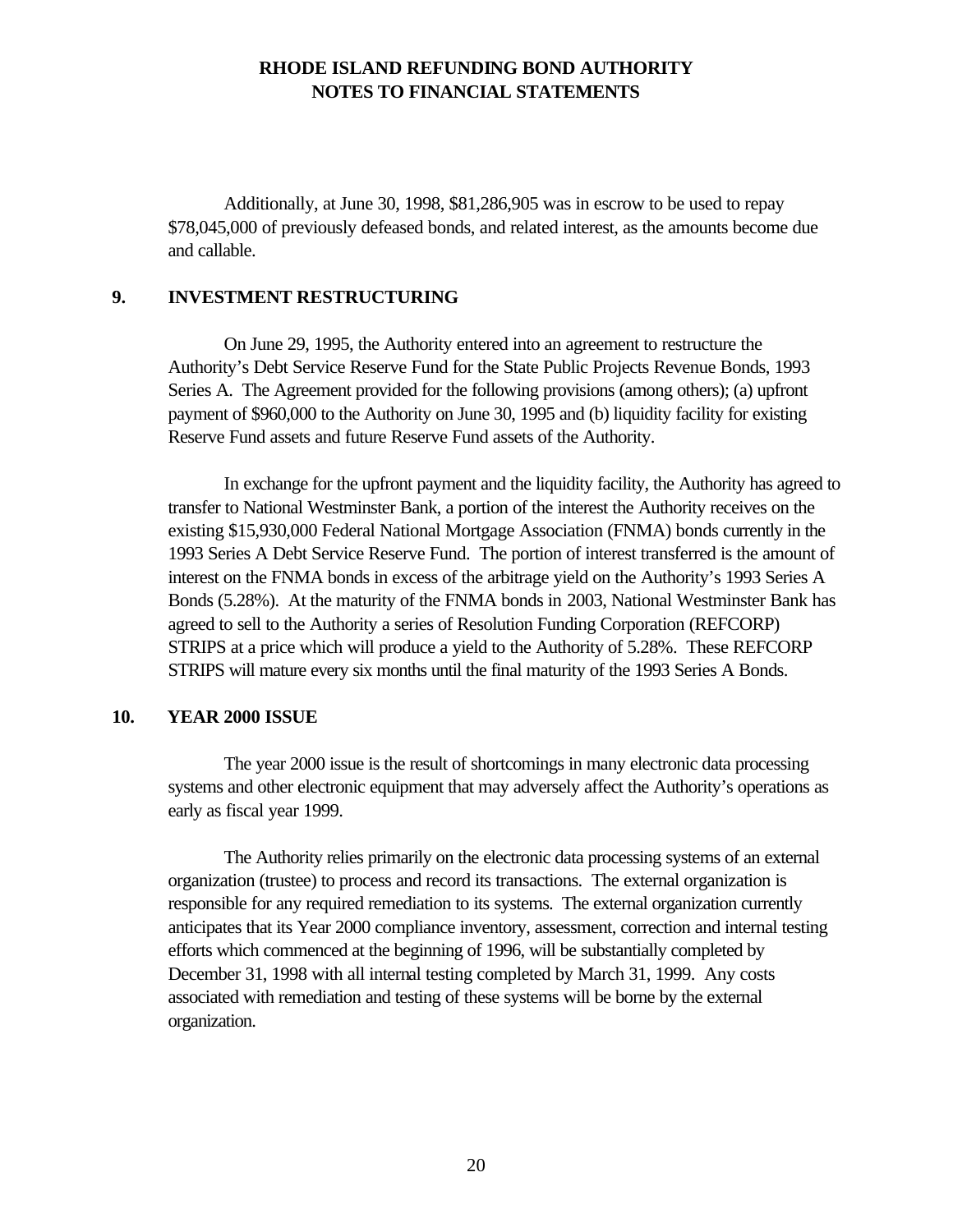Because of the unprecedented nature of the Year 2000 issue, its effect and the success of related remediation efforts will not be determinable until the year 2000 and thereafter. Management cannot assure the Authority will be Year 2000 ready, that the Authority's remediation efforts will be successful in whole or in part, or that the parties with whom the Authority does business will be Year 2000 ready.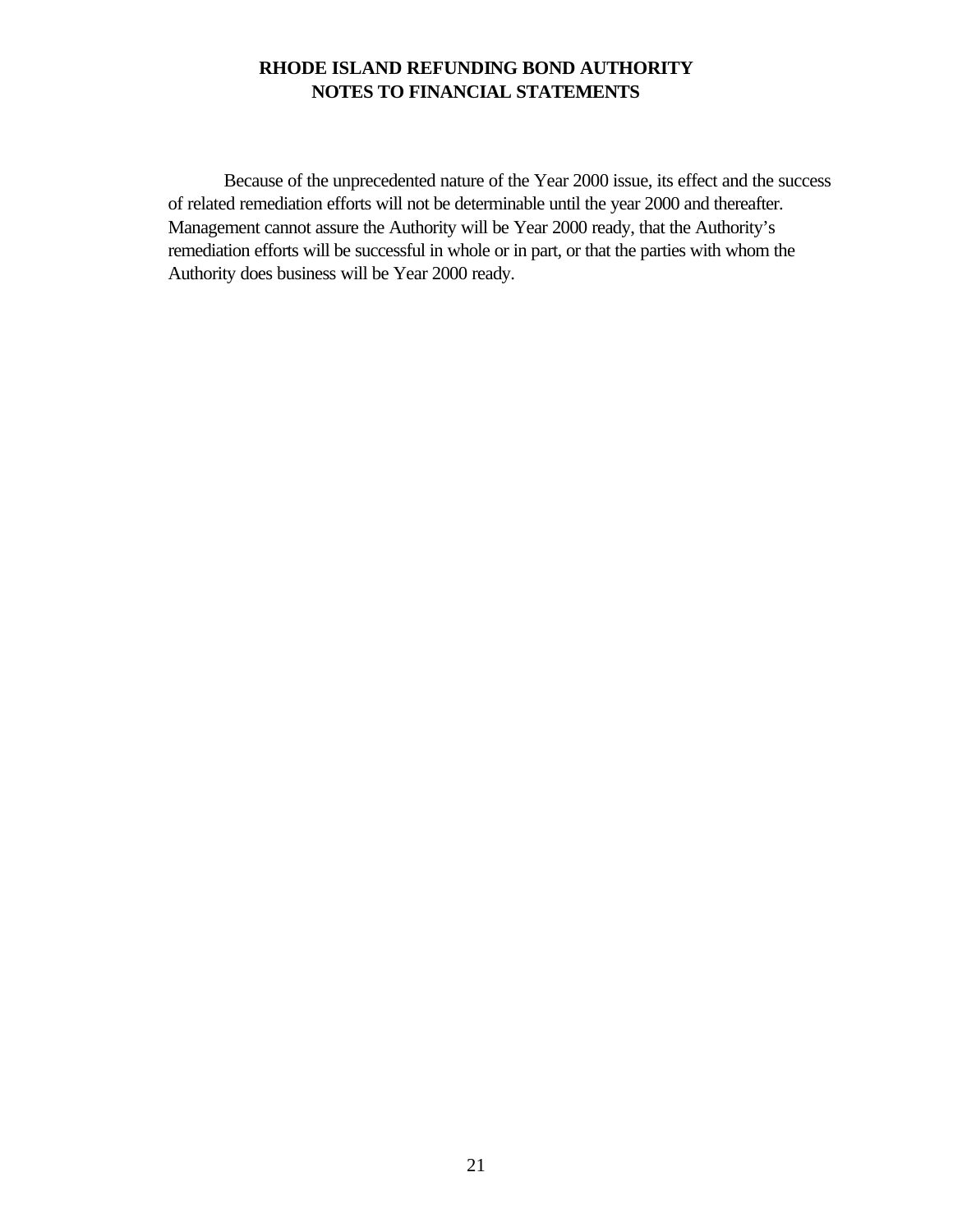



**GENERAL ASSEMBLY** Office of the Auditor General

OFFICE  $(401)$  222-2435 FAX (401) 222-2111

1145 Main Street Pawtucket, Rhode Island 02860-4807

# **INDEPENDENT AUDITOR'S REPORT ON COMPLIANCE AND ON INTERNAL CONTROL OVER FINANCIAL REPORTING BASED ON AN AUDIT OF FINANCIAL STATEMENTS PERFORMED IN ACCORDANCE WITH** *GOVERNMENT AUDITING STANDARDS*

# JOINT COMMITTEE ON LEGISLATIVE SERVICES, GENERAL ASSEMBLY STATE OF RHODE ISLAND AND PROVIDENCE PLANTATIONS

We have audited the financial statements of the Rhode Island Refunding Bond Authority, (a component unit of the State of Rhode Island) as of and for the year ended June 30, 1998, and have issued our report thereon dated December 16, 1998. We conducted our audit in accordance with generally accepted auditing standards and the standards applicable to financial audits contained in *Government Auditing Standards*, issued by the Comptroller General of the United States.

## **Compliance**

As part of obtaining reasonable assurance about whether the Rhode Island Refunding Bond Authority's financial statements are free of material misstatement, we performed tests of its compliance with certain provisions of laws, regulations, and contracts, noncompliance with which could have a direct and material effect on the determination of financial statement amounts. However, providing an opinion on compliance with those provisions was not an objective of our audit and, accordingly, we do not express such an opinion. The results of our tests disclosed no instances of noncompliance that are required to be reported under *Government Auditing Standards.*

## Internal Control Over Financial Reporting

In planning and performing our audit, we considered the Rhode Island Refunding Bond Authority's internal control over financial reporting in order to determine our auditing procedures for the purpose of expressing our opinion on the financial statements and not to provide assurance on the internal control over financial reporting. Our consideration of the internal control over financial reporting would not necessarily disclose all matters in the internal control over financial reporting that might be material weaknesses. A material weakness is a condition in which the design or operation of one or more of the internal control components does not reduce to a relatively low level the risk that misstatements in amounts that would be material in relation to the financial statements being audited may